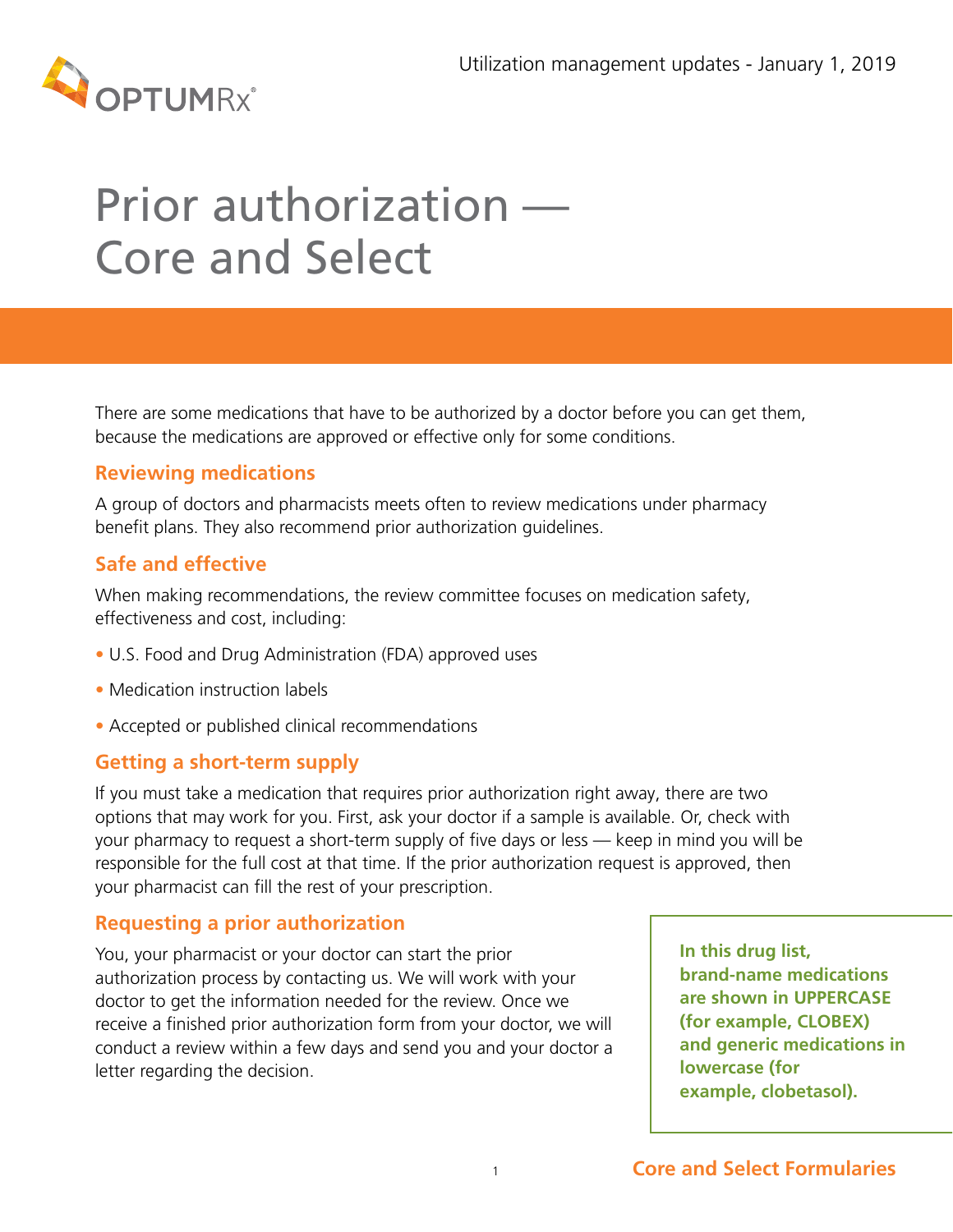# **Core and Select non-specialty prior authorization list**

These medications may require prior authorization based on your benefit plan. For more information, contact customer service at the member phone number on your ID card.

| <b>THERAPY CLASS</b>          | <b>MEDICATION NAME</b>                         | <b>QUANTITY LIMIT</b> |
|-------------------------------|------------------------------------------------|-----------------------|
| <b>Anti-infectives</b>        |                                                |                       |
| Antibiotics                   | XIFAXAN (rifaximin)                            | None                  |
| Antifungals                   | CICLODAN KIT (ciclopirox)                      | None                  |
|                               | CICLOPIROX KIT (ciclopirox)                    | None                  |
|                               | CNL8 NAIL KIT (ciclopirox)                     | None                  |
|                               | JUBLIA (efinaconazole)                         | None                  |
|                               | KERYDIN (tavaborole)                           | None                  |
|                               | ONMEL (itraconazole)                           | None                  |
|                               | SPORANOX (itraconazole) Soln                   | None                  |
|                               | SPORANOX (itraconazole)                        | None                  |
| Antihelmintics                | ALBENZA (albendazole)                          | None                  |
| Antimalarial                  | QUALAQUIN (quinine)                            | None                  |
| <b>Cardiology</b>             |                                                |                       |
| Antilipemic                   | FLOLIPID 20 mg/5mL (simvastatin)               | 10 mL/day             |
|                               | FLOLIPID 40 mg/5mL (simvastatin)               | 5 mL/day              |
|                               | VYTORIN 10-80 MG                               | None                  |
|                               | (simvastatin/ezetimibe)                        |                       |
|                               | ZOCOR 80 mg (simvastatin)                      | None                  |
| <b>Heart Failure</b>          | CORLANOR (ivabradine)                          | 2 tabs/day            |
| <b>Central Nervous System</b> |                                                |                       |
| ADHD Agents (PA age           | ADDERALL (amphetamine/                         | 2 tabs/day            |
| $19+$ only)                   | dextroamphetamine) 30 mg                       |                       |
|                               | ADDERALL (amphetamine/                         | 3 tabs/day            |
|                               | dextroamphetamine)                             |                       |
|                               | ADDERALL XR (amphetamine/<br>dextroamphetamine | 1 cap/day             |
|                               | mixed salts)                                   |                       |
|                               | ADZENYS ER (amphetamine)                       | 15 mL/day             |
|                               |                                                |                       |
|                               | ADZENYS XR-ODT (amphetamine)                   | 1 tab/day             |
|                               | APTENSIO XR (methylphenidate)                  | 1 cap/day             |
|                               | CONCERTA (methylphenidate) 36 mg               | 2 tabs/day            |
|                               | CONCERTA (methylphenidate)                     | 1 tab/day             |
|                               | COTEMPLA XR-ODT (methylphenidate)<br>8.6 mg    | 6 tabs/day            |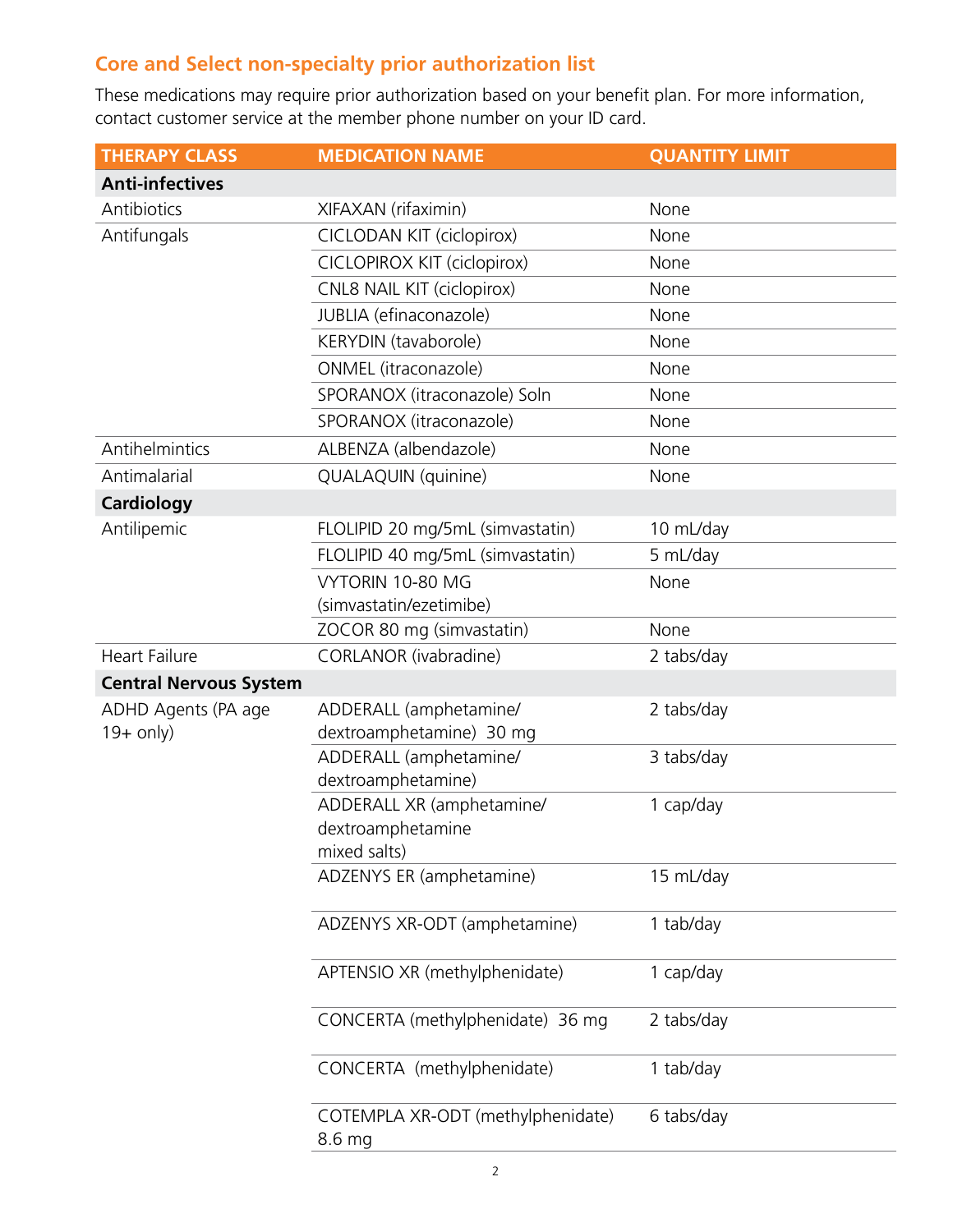| <b>THERAPY CLASS</b> | <b>MEDICATION NAME</b>                                  | <b>QUANTITY LIMIT</b> |
|----------------------|---------------------------------------------------------|-----------------------|
|                      | COTEMPLA XR-ODT (methylphenidate)<br>$17.3 \text{ mg}$  | 3 tabs/day            |
|                      | COTEMPLA XR-ODT (methylphenidate)<br>25.9 mg            | 2 tabs/day            |
|                      | DAYTRANA (methylphenidate<br>transdermal)               | 1 patch/day           |
|                      | DESOXYN (methamphetamine)                               | 5 tabs/day            |
|                      | DEXEDRINE (dextroamphetamine) 5 mg                      | 3 caps/day            |
|                      | DEXEDRINE (dextroamphetamine) 15 mg                     | 4 caps/day            |
|                      | DEXEDRINE (dextroamphetamine) 10<br>mg                  | 6 caps/day            |
|                      | DYANAVEL XR (amphetamine)                               | 8 mL/day              |
|                      | EVEKEO (amphetamine)                                    | 6 tabs/day            |
|                      | FOCALIN (dexmethylphenidate)                            | 2 tabs/day            |
|                      | FOCALIN XR (dexmethylphenidate) 20<br>mg                | 2 caps/day            |
|                      | FOCALIN XR (dexmethylphenidate)                         | 1 cap/day             |
|                      | METADATE CD (methylphenidate)                           | 1 cap/day             |
|                      | METADATE ER (methylphenidate) 20 mg                     | 3 tabs/day            |
|                      | METHYLIN (methylphenidate)                              | 3 tabs/day            |
|                      | METHYLIN (methylphenidate) 10 mg/5<br>mL                | 30 mL/day             |
|                      | METHYLIN (methylphenidate) 5 mg/5 mL                    | 60 mL/day             |
|                      | METHYLIN CHEW TAB (methylphenidate)                     | 3 tabs/day            |
|                      | METHYLIN CHEW TAB (methylphenidate)<br>10 <sub>mg</sub> | 6 tabs/day            |
|                      | METHYLIN ER (methylphenidate) 20 mg                     | 3 tabs/day            |
|                      | METHYLPHENIDATE ER (methylphenidate)<br>10 mg           | 2 tabs/day            |
|                      | MYDAYIS (amphetamine/<br>dextroamphetamine)             | 1 cap/day             |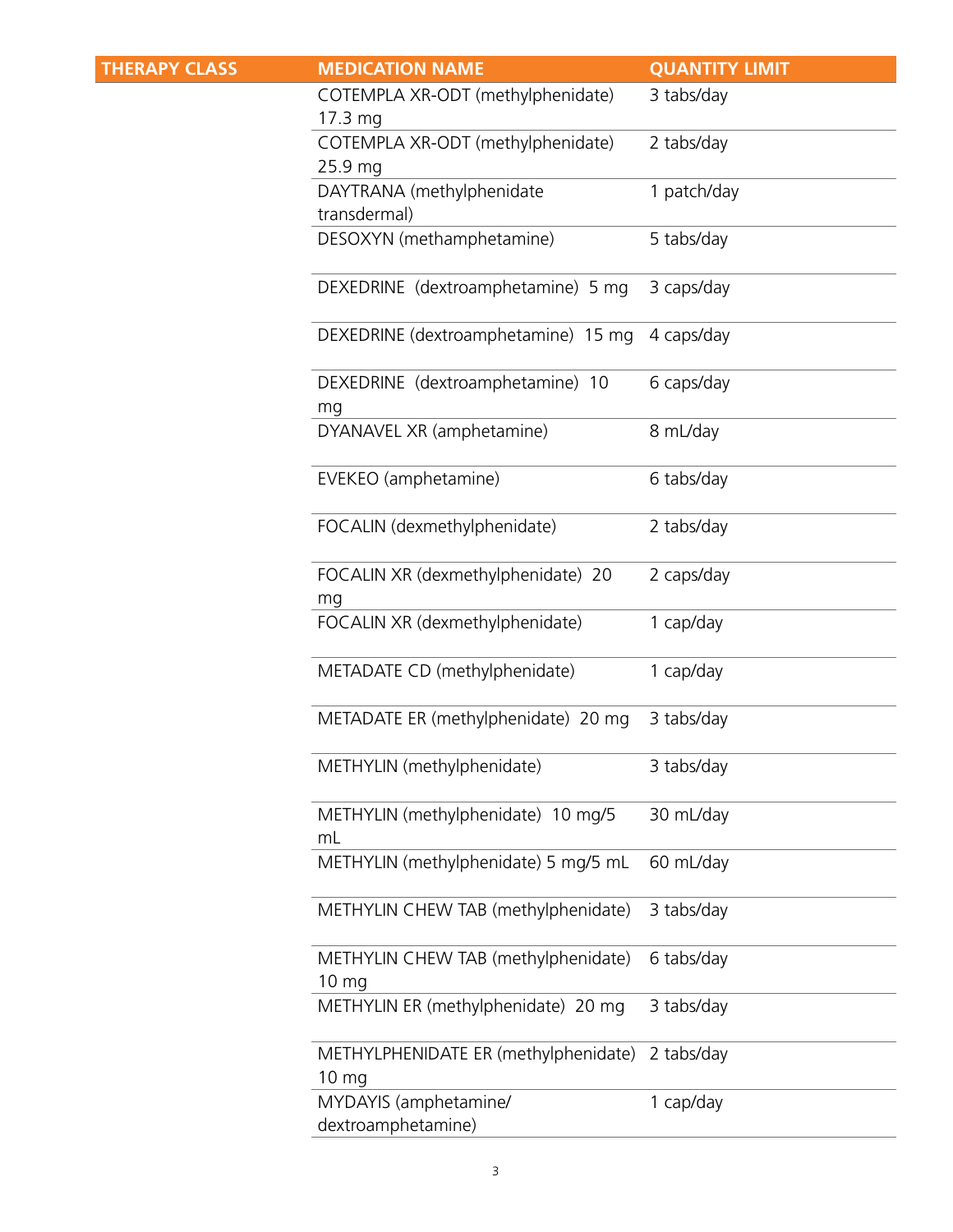| <b>THERAPY CLASS</b>                    | <b>MEDICATION NAME</b>                       | <b>QUANTITY LIMIT</b>                                                                                                           |
|-----------------------------------------|----------------------------------------------|---------------------------------------------------------------------------------------------------------------------------------|
|                                         | PROCENTRA (dextroamphetamine) Sol            | 60 mL/day                                                                                                                       |
|                                         | QUILLICHEW ER (methylphenidate) 30<br>mg     | 2 tabs/day                                                                                                                      |
|                                         | QUILLICHEW ER (methylphenidate)              | 1 tab/day                                                                                                                       |
|                                         | QUILLIVANT XR (methylphenidate)              | 12 mL/day                                                                                                                       |
|                                         | RELEXXII (methylphenidate) 72 mg             | 1 tab/day                                                                                                                       |
|                                         | RITALIN (methylphenidate)                    | 3 tabs/day                                                                                                                      |
|                                         | RITALIN LA (methylphenidate)                 | 1 cap/day                                                                                                                       |
|                                         | RITALIN SR (methylphenidate) 20 mg           | 3 tabs/day                                                                                                                      |
|                                         | VYVANSE (lisdexamfetamine)                   | 1 cap/day                                                                                                                       |
|                                         | VYVANSE CHEW TAB (lisdexamfetamine)          | 1 tab/day                                                                                                                       |
|                                         | ZENZEDI (dextroamphetamine) 10 mg            | 6 tabs/day                                                                                                                      |
|                                         | ZENZEDI (dextroamphetamine)                  | 3 tabs/day                                                                                                                      |
|                                         | ZENZEDI (dextroamphetamine) 30 mg            | 2 tabs/day                                                                                                                      |
| Analgesics<br>(Gastroprotective Agents) | DUEXIS (famotidine/ibuprofen)                | 3 tabs/day                                                                                                                      |
|                                         | VIMOVO (naproxen/esomeprazole)               | 2 tabs/day                                                                                                                      |
| Analgesics (non-opioid)                 | PENNSAID (diclofenac)                        | None                                                                                                                            |
|                                         | QUTENZA (capsaicin)                          | 4 patches/3 months                                                                                                              |
|                                         | SPRIX (ketorolac)                            | 5 bottles or 5 days supply/30<br>days                                                                                           |
| Analgesics (opioid)                     | ABSTRAL (fentanyl citrate)                   | 4 tabs/day                                                                                                                      |
|                                         | acetaminophen/codeine soln 120-12<br>mg/5 mL | 136 mL/day, 7 day supply,<br>2 fills/60 days for treatment<br>naïve; 166.5 mL/day, 2 fills/60<br>days for treatment experienced |
|                                         | acetaminophen/codeine tab 300-15             | 13 tabs/day, 7 day supply,<br>2 fills/60 days for treatment<br>naïve; 13 tabs/day, 2 fills/60<br>days for treatment experienced |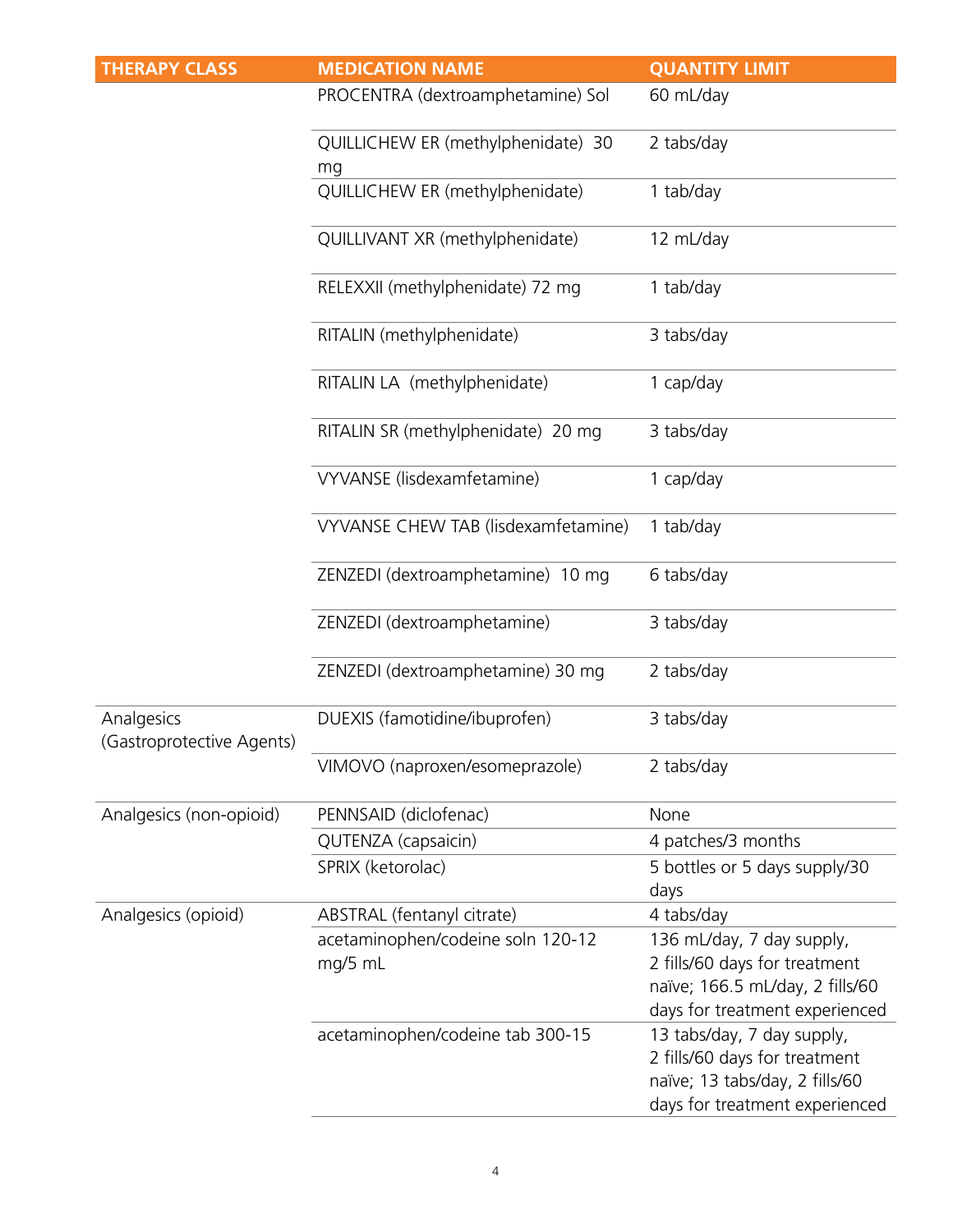| <b>THERAPY CLASS</b> | <b>MEDICATION NAME</b>                                      | <b>QUANTITY LIMIT</b>                                                                                                            |
|----------------------|-------------------------------------------------------------|----------------------------------------------------------------------------------------------------------------------------------|
|                      | acetaminophen-caffeine-dihydrocodeine<br>cap 320.5-30-16 mg | 12 caps/day, 7 day supply,<br>2 fills/60 days for treatment<br>naïve; 12 caps/day, 2 fills/60<br>days for treatment experienced  |
|                      | ACTIQ (fentanyl citrate)                                    | 4 lozenges/day                                                                                                                   |
|                      | ARYMO ER (morphine sulfate)                                 | 3 tabs/day                                                                                                                       |
|                      | AVINZA (morphine ext-release)                               | 1 cap/day                                                                                                                        |
|                      | AVINZA (morphine ext-release) 120 mg                        | 2 caps/day                                                                                                                       |
|                      | BELBUCA (buprenorphine) film                                | 2 films/day                                                                                                                      |
|                      | butorphanol nasal spray 10 mg/mL                            | 1 bottle/fill, 2 fills/60 days                                                                                                   |
|                      | BUTRANS (buprenorphine)                                     | 4 patches/28 days                                                                                                                |
|                      | codeine tab 15 mg                                           | 21 tabs/day, 7 day supply,<br>2 fills/60 days for treatment<br>naïve; 40 tabs/day, 2 fills/60<br>days for treatment experienced  |
|                      | codeine tab 30 mg                                           | 10 tabs/day, 7 day supply,<br>2 fills/60 days for treatment<br>naïve; 20 tabs/day, 2 fills/60<br>days for treatment experienced  |
|                      | codeine tab 60 mg                                           | 5 tabs/day, 7 day supply, 2<br>fills/60 days for treatment<br>naïve; 10 tabs/day, 2 fills/60<br>days for treatment experienced   |
|                      | CONZIP (tramadol SR)                                        | 1 cap/day                                                                                                                        |
|                      | DEMEROL (meperidine) tab 100 mg                             | 4 tabs/day, 7 day supply, 2<br>fills/60 days for treatment<br>naïve; 9 tabs/day, 2 fills/60<br>days for treatment experienced    |
|                      | DEMEROL (meperidine) tab 50 mg                              | 9 tabs/day, 7 day supply, 2<br>fills/60 days for treatment<br>naïve; 18 tabs/day, 2 fills/60<br>days for treatment experienced   |
|                      | DILAUDID (hydromorphone) lig 1 mg/mL                        | 12.25 mL/day, 7 day supply,<br>2 fills/60 days for treatment<br>naive; 22.5 mL/day, 2 fills/60<br>days for treatment experienced |
|                      | DILAUDID (hydromorphone) tab 2 mg                           | 6 tabs/day, 7 day supply, 2<br>fills/60 days for treatment<br>naïve; 11 tabs/day, 2 fills/60<br>days for treatment experienced   |
|                      | DILAUDID (hydromorphone) tab 4 mg                           | 3 tabs/day, 7 day supply, 2<br>fills/60 days for treatment<br>naïve; 5 tabs/day, 2 fills/60<br>days for treatment experienced    |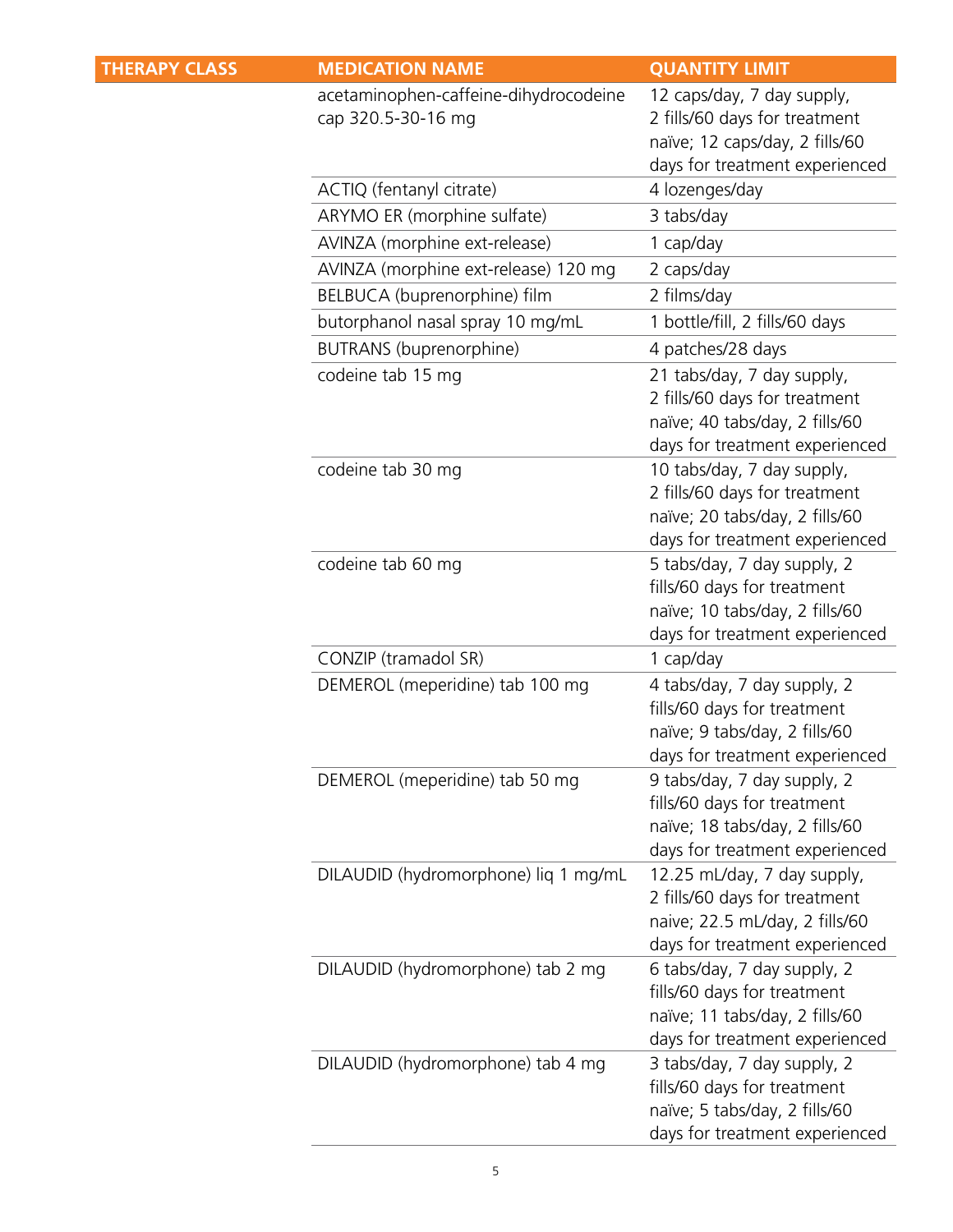| <b>THERAPY CLASS</b> | <b>MEDICATION NAME</b>                                    | <b>QUANTITY LIMIT</b>                                                                                                           |
|----------------------|-----------------------------------------------------------|---------------------------------------------------------------------------------------------------------------------------------|
|                      | DILAUDID (hydromorphone) tab 8 mg                         | 1 tab/day, 7 day supply, 2<br>fills/60 days for treatment<br>naïve; 2 tabs/day, 2 fills/60<br>days for treatment experienced    |
|                      | DOLOPHINE (methadone)                                     | None                                                                                                                            |
|                      | DURAGESIC (fentanyl transdermal)                          | 15 patches/30 days                                                                                                              |
|                      | DURAGESIC (fentanyl transdermal) 75<br>mcg/hr, 100 mcg/hr | 30 patches/30 days                                                                                                              |
|                      | EMBEDA (morphine/naltrexone)                              | 2 caps/day                                                                                                                      |
|                      | EXALGO (hydromorphone)                                    | 2 tabs/day                                                                                                                      |
|                      | FENTORA (fentanyl citrate)                                | 4 tabs/day                                                                                                                      |
|                      | HYCET (hydrocodone/acetaminophen) sol<br>7.5-325 mg/15 mL | 98 mL/day, 7 day supply, 2<br>fills/60 days for treatment<br>naive; 180 mL/day, 2 fills/60<br>days for treatment experienced    |
|                      | hydromorphone supp 3 mg                                   | 4 supps/day, 7 day supply,<br>2 fills/60 days for treatment<br>naïve; 7 supps/day, 2 fills/60<br>days for treatment experienced |
|                      | HYSINGLA ER (hydrocodone bitartrate)                      | 1 tab/day                                                                                                                       |
|                      | KADIAN (morphine ext-release)                             | 2 caps/day                                                                                                                      |
|                      | LAZANDA (fentanyl citrate)                                | 1 bottle/day                                                                                                                    |
|                      | levorphanol tab 2 mg                                      | 3 tabs/day, 7 day supply, 2<br>fills/60 days for treatment<br>naïve; 6 tabs/day, 2 fills/60<br>days for treatment experienced   |
|                      | LORTAB (hydrocodone/acetaminophen)<br>elx 10-300 mg/15 mL | 73.5 mL/day, 7 day supply,<br>2 fills/60 days for treatment<br>naïve; 135 mL/day, 2 fills/60<br>days for treatment experienced  |
|                      | meperidine/promethazine cap 50-25 mg                      | 9 caps/day, 7 day supply, 2<br>fills/60 days for treatment<br>naïve; 18 caps/day, 2 fills/60<br>days for treatment experienced  |
|                      | mepridine sol 50 mg/5 mL                                  | 49 mL/day, 7 day supply, 2<br>fills/60 days for treatment<br>naïve; 90 mL/day, 2 fills/60<br>days for treatment experienced     |
|                      | MORPHABOND ER (morphine ext-release)                      | 2 tabs/day                                                                                                                      |
|                      | morphine sol 10 mg/5 mL                                   | 24.5 mL/day, 7 day supply,<br>2 fills/60 days for treatment<br>naïve; 45 mL/day, 2 fills/60<br>days for treatment experienced   |
|                      |                                                           |                                                                                                                                 |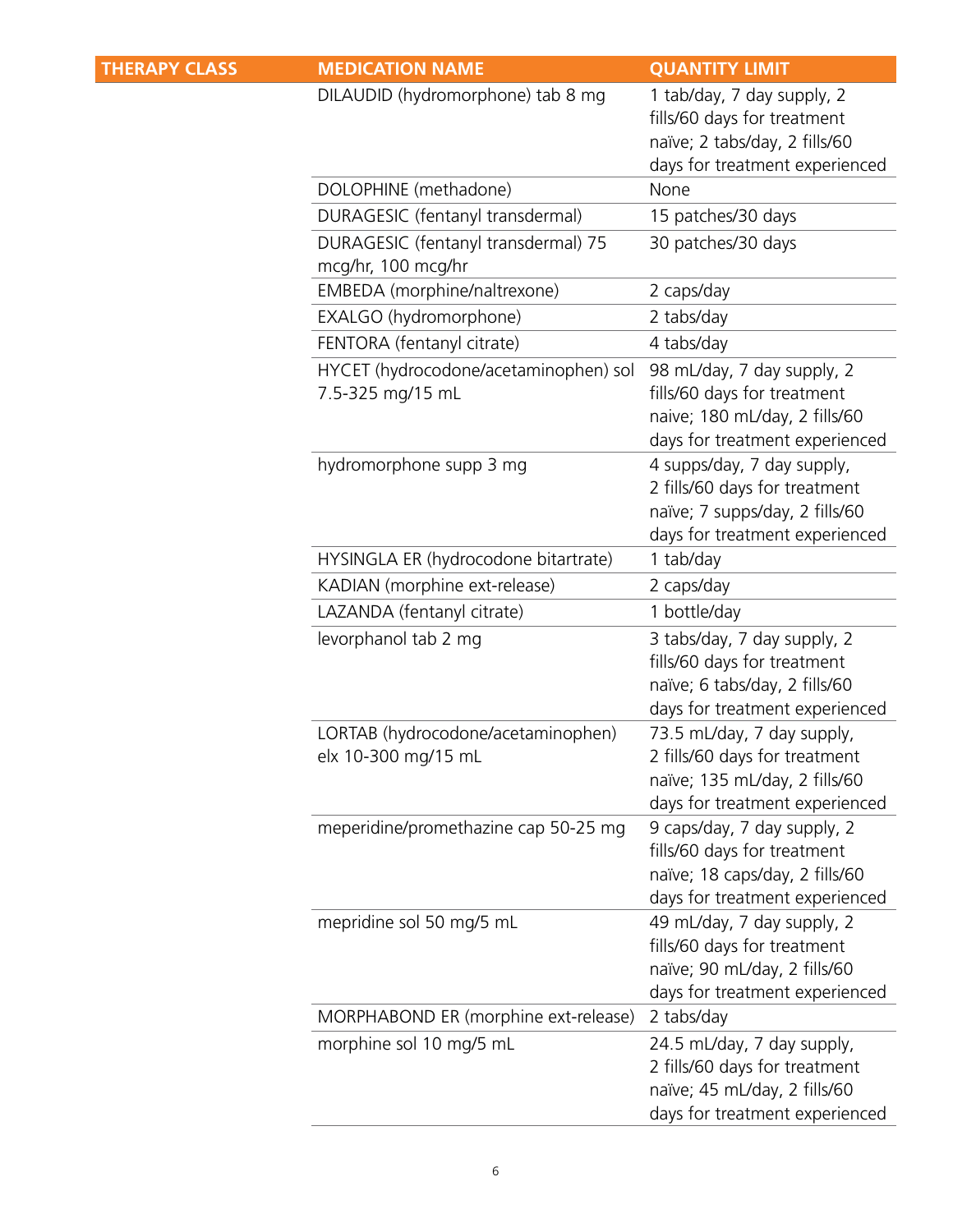| <b>THERAPY CLASS</b> | <b>MEDICATION NAME</b>                             | <b>QUANTITY LIMIT</b>                                                                                                            |
|----------------------|----------------------------------------------------|----------------------------------------------------------------------------------------------------------------------------------|
|                      | morphine sol 20 mg/5 mL                            | 12.25 mL/day, 7 day supply,<br>2 fills/60 days for treatment<br>naïve; 22.5 mL/day, 2 fills/60<br>days for treatment experienced |
|                      | morphine sol 20 mg/mL                              | 2.4 mL/day, 7 day supply, 2<br>fills/60 days for treatment<br>naïve; 4.5 mL/day, 2 fills/60<br>days for treatment experienced    |
|                      | morphine supp 10 mg                                | 4 supps/day, 7 day supply,<br>2 fills/60 days for treatment<br>naïve; 9 supps/day, 2 fills/60<br>days for treatment experienced  |
|                      | morphine supp 20 mg                                | 2 supps/day, 7 day supply,<br>2 fills/60 days for treatment<br>naïve; 4 supps/day, 2 fills/60<br>days for treatment experienced  |
|                      | morphine supp 30 mg                                | 1 supp/day, 7 day supply, 2<br>fills/60 days for treatment<br>naïve; 3 supps/day, 2 fills/60<br>days for treatment experienced   |
|                      | morphine supp 5 mg                                 | 9 supps/day, 7 day supply,<br>2 fills/60 days for treatment<br>naïve; 18 supps/day, 2 fills/60<br>days for treatment experienced |
|                      | morphine tab 15 mg                                 | 3 tabs/day, 7 day supply, 2<br>fills/60 days for treatment<br>naïve; 6 tabs/day, 2 fills/60<br>days for treatment experienced    |
|                      | morphine tab 30 mg                                 | 1 tab/day, 7 day supply, 2<br>fills/60 days for treatment<br>naïve; 3 tabs/day, 2 fills/60<br>days for treatment experienced     |
|                      | MS CONTIN (morphine ext-release)                   | 3 tabs/day                                                                                                                       |
|                      | NALOCET (oxycodone/acetaminophen)                  | 13 tabs/day, 7 day supply,<br>2 fills/60 days for treatment<br>naïve; 13 tabs/day, 2 fills/60<br>days for treatment experienced  |
|                      | NORCO (hydrocodone/acetaminophen)<br>tab 10-325 mg | 4 tabs/day, 7 day supply, 2<br>fills/60 days for treatment<br>naïve; 9 tabs/day, 2 fills/60<br>days for treatment experienced    |
|                      | NORCO (hydrocodone/acetaminophen)<br>tab 5-325 mg  | 9 tabs/day, 7 day supply, 2<br>fills/60 days for treatment<br>naïve; 12 tabs/day, 2 fills/60<br>days for treatment experienced   |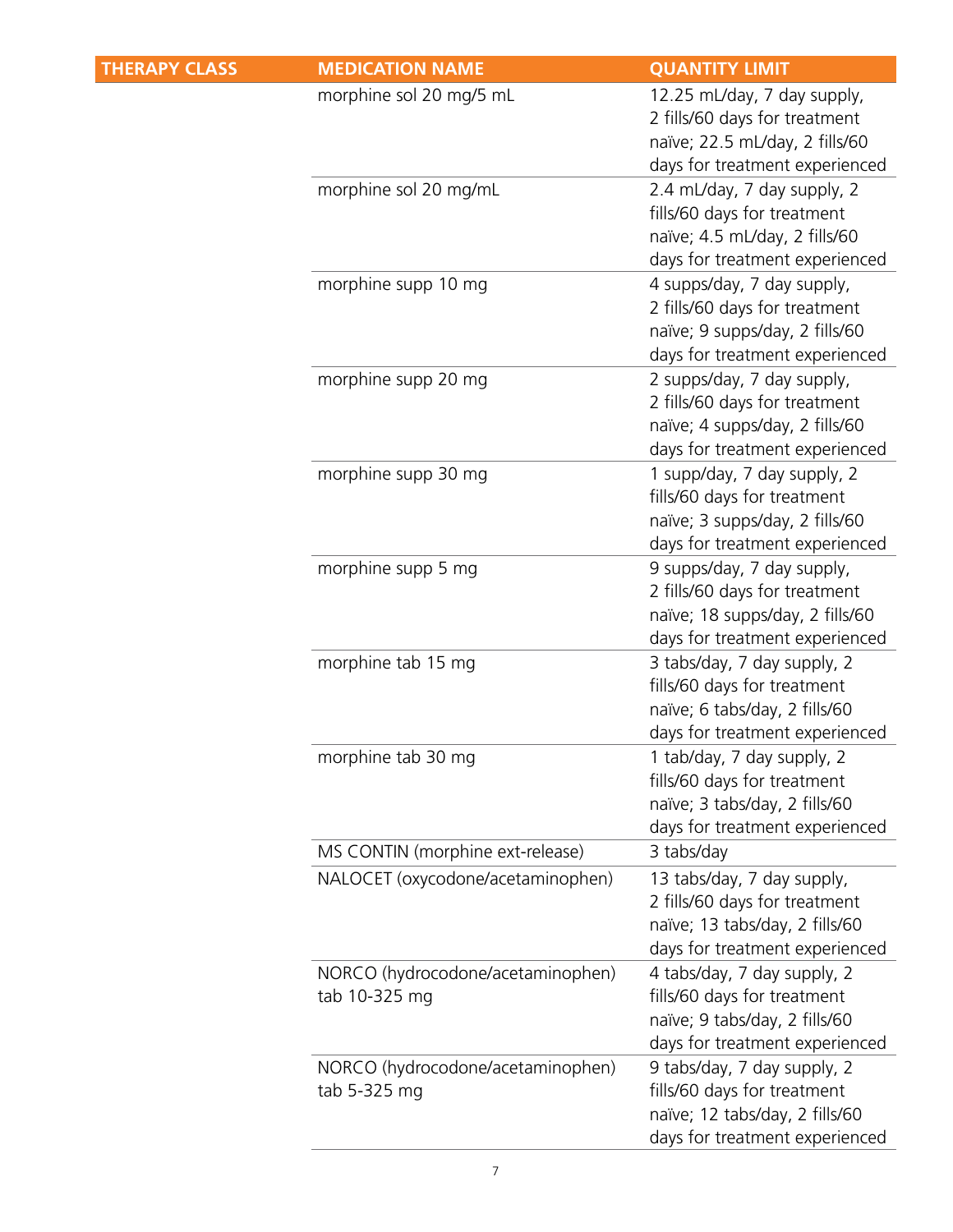| <b>MEDICATION NAME</b>                              | <b>QUANTITY LIMIT</b>                                                                                                          |
|-----------------------------------------------------|--------------------------------------------------------------------------------------------------------------------------------|
| NORCO (hydrocodone/acetaminophen)<br>tab 7.5-325 mg | 6 tabs/day, 7 day supply, 2<br>fills/60 days for treatment<br>naïve; 12 tabs/day, 2 fills/60<br>days for treatment experienced |
| NUCYNTA (tapentadol) tab 100 mg                     | 1 tab/day, 7 day supply, 2<br>fills/60 days for treatment<br>naïve; 2 tabs/day, 2 fills/60<br>days for treatment experienced   |
| NUCYNTA (tapentadol) tab 50 mg                      | 2 tabs/day, 7 day supply, 2<br>fills/60 days for treatment<br>naïve; 4 tabs/day, 2 fills/60<br>days for treatment experienced  |
| NUCYNTA (tapentadol) tab 75 mg                      | 1 tab/day, 7 day supply, 2<br>fills/60 days for treatment<br>naïve; 3 tabs/day, 2 fills/60<br>days for treatment experienced   |
| NUCYNTA ER (tapentadol)                             | 2 tabs/day                                                                                                                     |
| OPANA (oxymorphone) tab 10 mg                       | 1 tab/day, 7 day supply, 2<br>fills/60 days for treatment<br>naïve; 3 tabs/day, 2 fills/60<br>days for treatment experienced   |
| OPANA (oxymorphone) tab 5 mg                        | 3 tabs/day, 7 day supply, 2<br>fills/60 days for treatment<br>naïve; 6 tabs/day, 2 fills/60<br>days for treatment experienced  |
| OPANA ER (oxymorphone ext-release)                  | 4 tabs/day                                                                                                                     |
| OXAYDO (oxycodone) tab 5 mg                         | 6 tabs/day, 7 day supply, 2<br>fills/60 days for treatment<br>naïve; 12 tabs/day, 2 fills/60<br>days for treatment experienced |
|                                                     | 4 tabs/day, 7 day supply, 2<br>fills/60 days for treatment<br>naïve; 8 tabs/day, 2 fills/60<br>days for treatment experienced  |
| oxycodone/aspirin tab                               | 6 tabs/day, 7 day supply, 2<br>fills/60 days for treatment<br>naïve; 12 tabs/day, 2 fills/60<br>days for treatment experienced |
| oxycodone/ibuprofen tab 5-400 mg                    | 6 tabs/day, 7 day supply, 2<br>fills/60 days for treatment<br>naïve; 8 tabs/day, 2 fills/60<br>days for treatment experienced  |
|                                                     | OXAYDO (oxycodone) tab 7.5 mg                                                                                                  |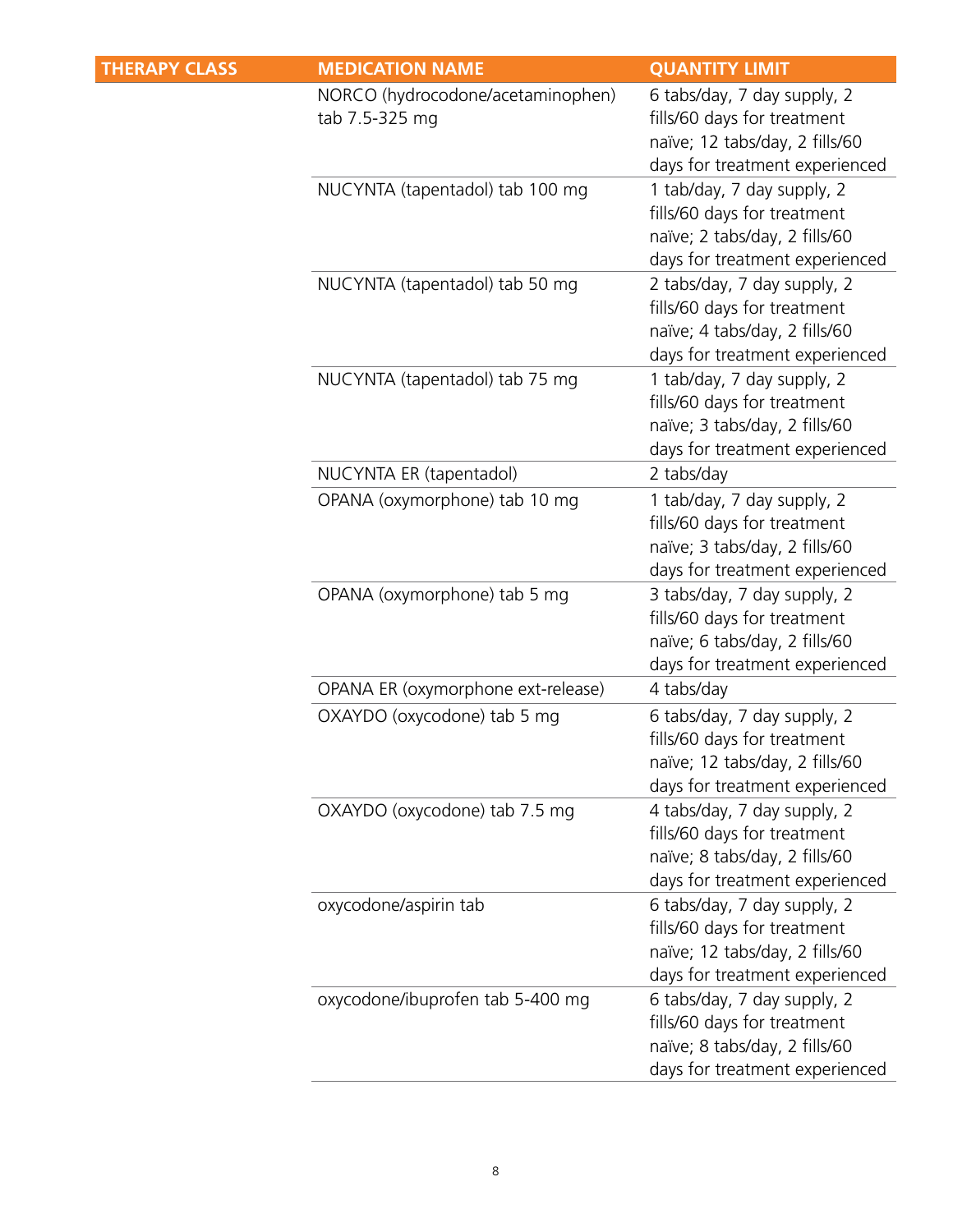| <b>THERAPY CLASS</b> | <b>MEDICATION NAME</b>                               | <b>QUANTITY LIMIT</b>                                                                                                           |
|----------------------|------------------------------------------------------|---------------------------------------------------------------------------------------------------------------------------------|
|                      | oxycodone cap 5 mg                                   | 6 caps/day, 7 day supply, 2<br>fills/60 days for treatment<br>naïve; 12 caps/day, 2 fills/60<br>days for treatment experienced  |
|                      | oxycodone conc 20 mg/mL                              | 1.6 mL/day, 7 day supply, 2<br>fills/60 days for treatment<br>naïve; 3 mL/day, 2 fills/60 days<br>for treatment experienced     |
|                      | oxycodone sol 5 mg/5 mL                              | 32.6 mL/day, 7 day supply,<br>2 fills/60 days for treatment<br>naïve; 60 mL/day, 2 fills/60<br>days for treatment experienced   |
|                      | oxycodone tab 10 mg                                  | 3 tabs/day, 7 day supply, 2<br>fills/60 days for treatment<br>naïve; 6 tabs/day, 2 fills/60<br>days for treatment experienced   |
|                      | oxycodone tab 20 mg                                  | 1 tab/day, 7 day supply, 2<br>fills/60 days for treatment<br>naïve; 3 tabs/day, 2 fills/60<br>days for treatment experienced    |
|                      | oxycodone/acetaminophen sol 5-325<br>mg/5 mL         | 32.6 mL/day, 7 day supply,<br>2 fills/60 days for treatment<br>naïve; 60 mL/day, 2 fills/60<br>days for treatment experienced   |
|                      | OXYCONTIN (oxycodone ext-release)                    | 4 tabs/day                                                                                                                      |
|                      | pentazocine/naloxone tab 50-0.5 mg                   | 5 tabs/day, 7 day supply, 2<br>fills/60 days for treatment<br>naïve; 10 tabs/day, 2 fills/60<br>days for treatment experienced  |
|                      | PERCOCET (oxycodone/acetaminophen)<br>tab 10-325 mg  | 3 tabs/day, 7 day supply, 2<br>fills/60 days for treatment<br>naïve; 6 tabs/day, 2 fills/60<br>days for treatment experienced   |
|                      | PERCOCET (oxycodone/acetaminophen)<br>tab 2.5-325 mg | 12 tabs/day, 7 day supply,<br>2 fills/60 days for treatment<br>naïve; 12 tabs/day, 2 fills/60<br>days for treatment experienced |
|                      | PERCOCET (oxycodone/acetaminophen)<br>tab 5-325 mg   | 6 tabs/day, 7 day supply, 2<br>fills/60 days for treatment<br>naïve; 12 tabs/day, 2 fills/60<br>days for treatment experienced  |
|                      | PERCOCET (oxycodone/acetaminophen)<br>tab 7.5-325 mg | 4 tabs/day, 7 day supply, 2<br>fills/60 days for treatment<br>naïve; 8 tabs/day, 2 fills/60<br>days for treatment experienced   |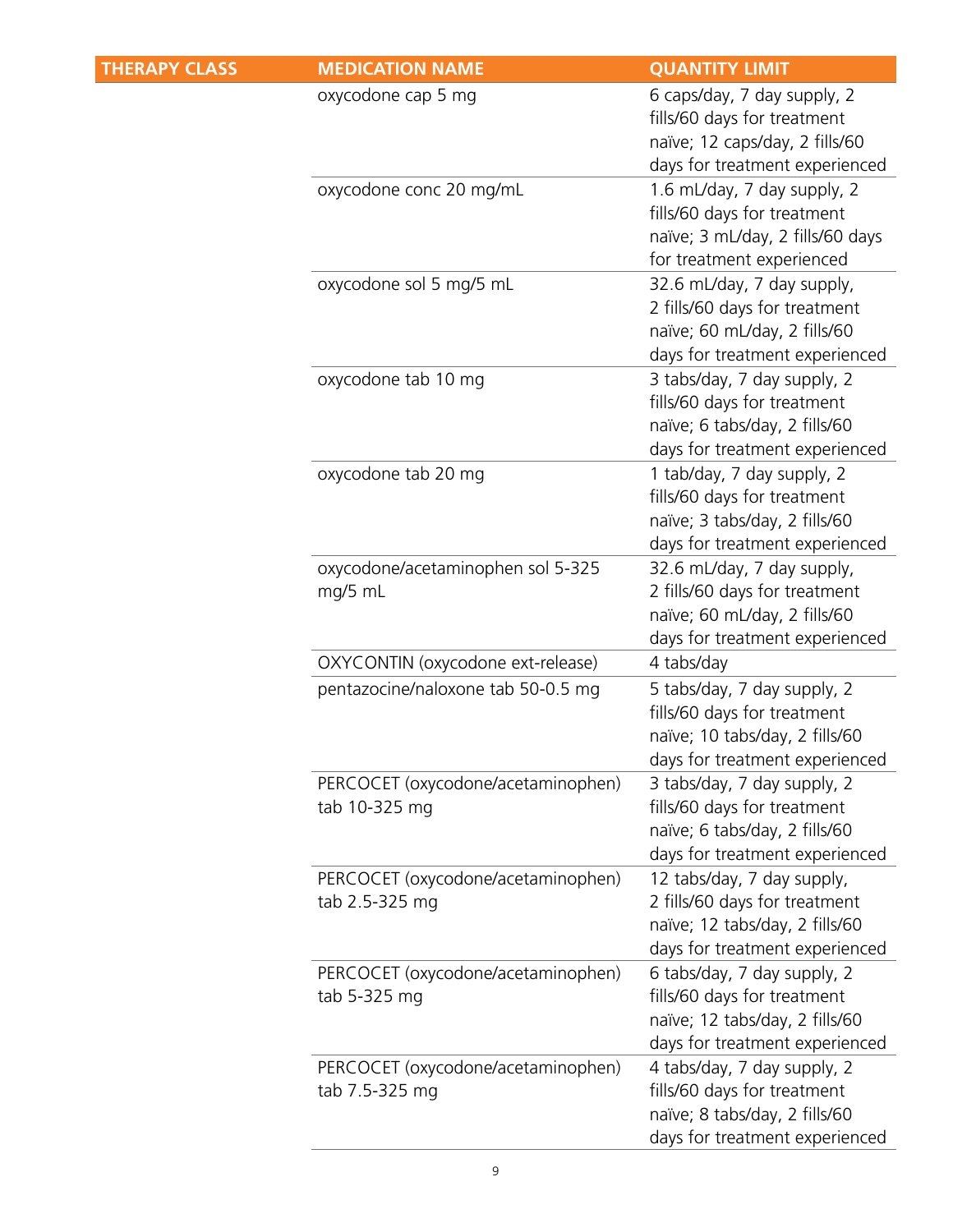| <b>THERAPY CLASS</b> | <b>MEDICATION NAME</b>                              | <b>QUANTITY LIMIT</b>                                                                                                          |
|----------------------|-----------------------------------------------------|--------------------------------------------------------------------------------------------------------------------------------|
|                      | PRIMLEV (oxycodone/acetaminophen) tab<br>10-300 mg  | 3 tabs/day, 7 day supply, 2<br>fills/60 days for treatment<br>naïve; 6 tabs/day, 2 fills/60<br>days for treatment experienced  |
|                      | PRIMLEV (oxycodone/acetaminophen) tab<br>5-300 mg   | 6 tabs/day, 7 day supply, 2<br>fills/60 days for treatment<br>naïve; 12 tabs/day, 2 fills/60<br>days for treatment experienced |
|                      | PRIMLEV (oxycodone/acetaminophen) tab<br>7.5-300 mg | 4 tabs/day, 7 day supply, 2<br>fills/60 days for treatment<br>naïve; 8 tabs/day, 2 fills/60<br>days for treatment experienced  |
|                      | REPREXAIN (hydrocodone/ibuprofen) tab<br>10-200 mg  | 4 tabs/day, 7 day supply, 2<br>fills/60 days for treatment<br>naïve; 9 tabs/day, 2 fills/60<br>days for treatment experienced  |
|                      | REPREXAIN (hydrocodone/ibuprofen) tab<br>5-200 mg   | 9 tabs/day, 7 day supply, 2<br>fills/60 days for treatment<br>naïve; 16 tabs/day, 2 fills/60<br>days for treatment experienced |
|                      | ROXICODONE (oxycodone) tab 15 mg                    | 2 tabs/day, 7 day supply, 2<br>fills/60 days for treatment<br>naïve; 4 tabs/day, 2 fills/60<br>days for treatment experienced  |
|                      | ROXICODONE (oxycodone) tab 30 mg                    | 1 tab/day, 7 day supply, 2<br>fills/60 days for treatment<br>naïve; 2 tabs/day, 2 fills/60<br>days for treatment experienced   |
|                      | ROXICODONE (oxycodone) tab 5 mg                     | 6 tabs/day, 7 day supply, 2<br>fills/60 days for treatment<br>naïve; 12 tabs/day, 2 fills/60<br>days for treatment experienced |
|                      | ROXYBOND (oxycodone) tab 5 mg                       | 6 tabs/day, 7 day supply, 2<br>fills/60 days for treatment<br>naïve; 12 tabs/day, 2 fills/60<br>days for treatment experienced |
|                      | ROXYBOND (oxycodone) tab 15 mg                      | 2 tabs/day, 7 day supply, 2<br>fills/60 days for treatment<br>naïve; 4 tabs/day, 2 fills/60<br>days for treatment experienced  |
|                      | ROXYBOND (oxycodone) tab 30 mg                      | 1 tab/day, 7 day supply, 2<br>fills/60 days for treatment<br>naïve; 2 tabs/day, 2 fills/60<br>days for treatment experienced   |
|                      | SUBSYS (fentanyl)                                   | 16 sprays/day                                                                                                                  |
|                      |                                                     |                                                                                                                                |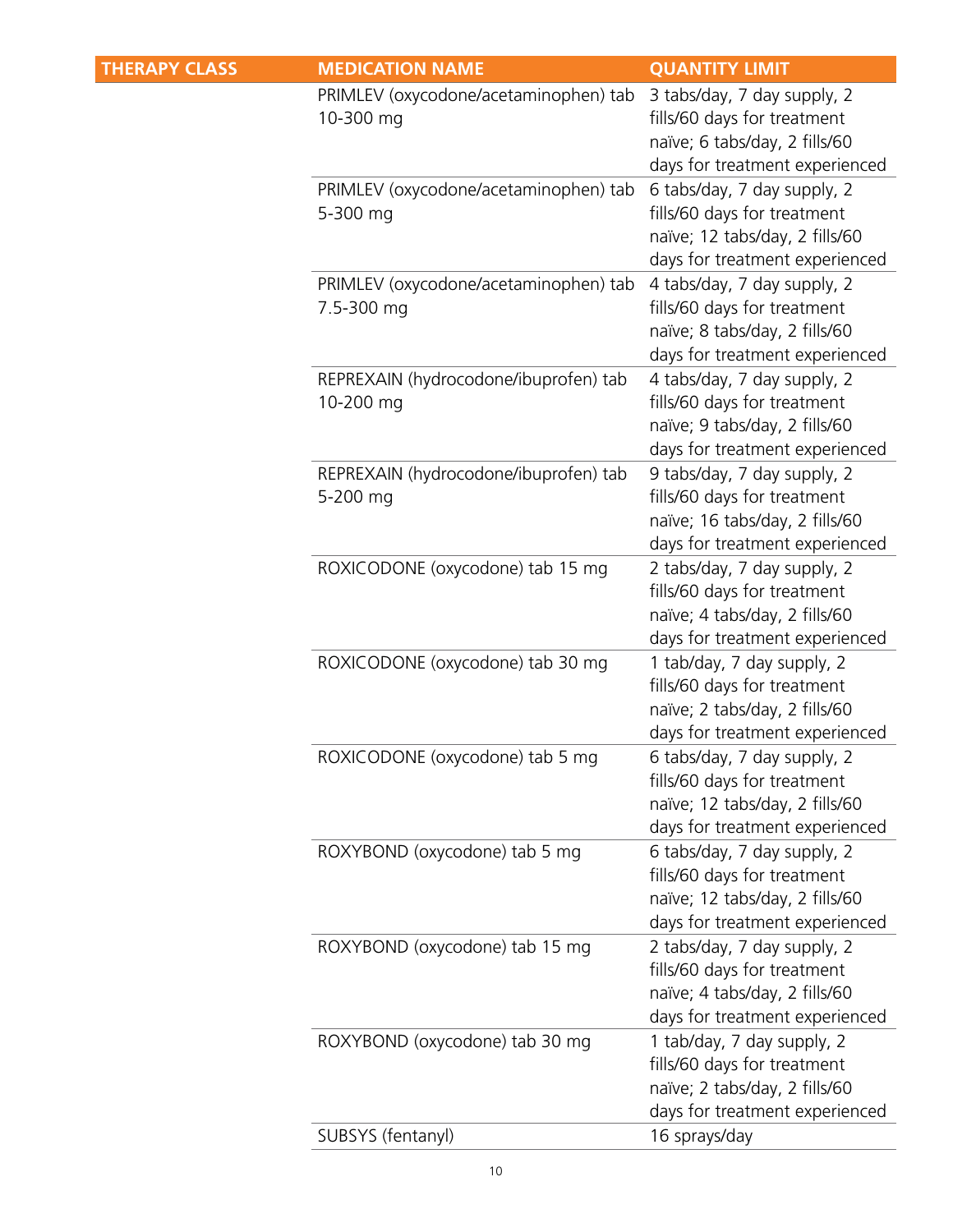| <b>THERAPY CLASS</b> | <b>MEDICATION NAME</b>                                    | <b>QUANTITY LIMIT</b>                                                                                                           |
|----------------------|-----------------------------------------------------------|---------------------------------------------------------------------------------------------------------------------------------|
|                      | SYNALGOS-DC (aspirin/caffeine/<br>dihydrocodeine) cap     | 11 caps/day, 7 day supply,<br>2 fills/60 days for treatment<br>naïve; 11 caps/day, 2 fills/60<br>days for treatment experienced |
|                      | TREZIX (acetaminophen/caffeine/<br>dihydrocodeine) cap    | 12 caps/day, 7 day supply,<br>2 fills/60 days for treatment<br>naïve; 12 caps/day, 2 fills/60<br>days for treatment experienced |
|                      | TYLENOL (acetaminophen)/codeine #3                        | 10 tabs/day, 7 day supply,<br>2 fills/60 days for treatment<br>naïve; 13 tabs/day, 2 fills/60<br>days for treatment experienced |
|                      | TYLENOL (acetaminophen)/codeine #4                        | 5 tabs/day, 7 day supply, 2<br>fills/60 days for treatment<br>naïve; 10 tabs/day, 2 fills/60<br>days for treatment experienced  |
|                      | ULTRACET (tramadol/acetaminophen) tab<br>37.5-325 mg      | 8 tabs/day, 7 day supply, 2<br>fills/60 days for treatment<br>naïve; 8 tabs/day, 2 fills/60<br>days for treatment experienced   |
|                      | ULTRAM (tramadol) tab 50 mg                               | 8 tabs/day, 7 day supply, 2<br>fills/60 days for treatment<br>naïve; 8 tabs/day, 2 fills/60<br>days for treatment experienced   |
|                      | ULTRAM ER (tramadol ext-release)                          | 1 tab/day                                                                                                                       |
|                      | VERDROCET (hydrocodone/<br>acetaminophen) tab 2.5-325 mg  | 12 tabs/day, 7 day supply,<br>2 fills/60 days for treatment<br>naïve; 12 tabs/day, 2 fills/60<br>days for treatment experienced |
|                      | VICODIN (hydrocodone/acetaminophen)<br>tab 5-300 mg       | 9 tabs/day, 7 day supply, 2<br>fills/60 days for treatment<br>naïve; 13 tabs/day, 2 fills/60<br>days for treatment experienced  |
|                      | VICODIN ES (hydrocodone/<br>acetaminophen) tab 7.5-300 mg | 6 tabs/day, 7 day supply, 2<br>fills/60 days for treatment<br>naïve; 12 tabs/day, 2 fills/60<br>days for treatment experienced  |
|                      | VICODIN HP (hydrocodone/<br>acetaminophen) tab 10-300 mg  | 4 tabs/day, 7 day supply, 2<br>fills/60 days for treatment<br>naïve; 9 tabs/day, 2 fills/60<br>days for treatment experienced   |
|                      | VICOPROFEN (hydrocodone/ibuprofen)<br>tab 7.5-200 mg      | 6 tabs/day, 7 day supply, 2<br>fills/60 days for treatment<br>naïve; 12 tabs/day, 2 fills/60<br>days for treatment experienced  |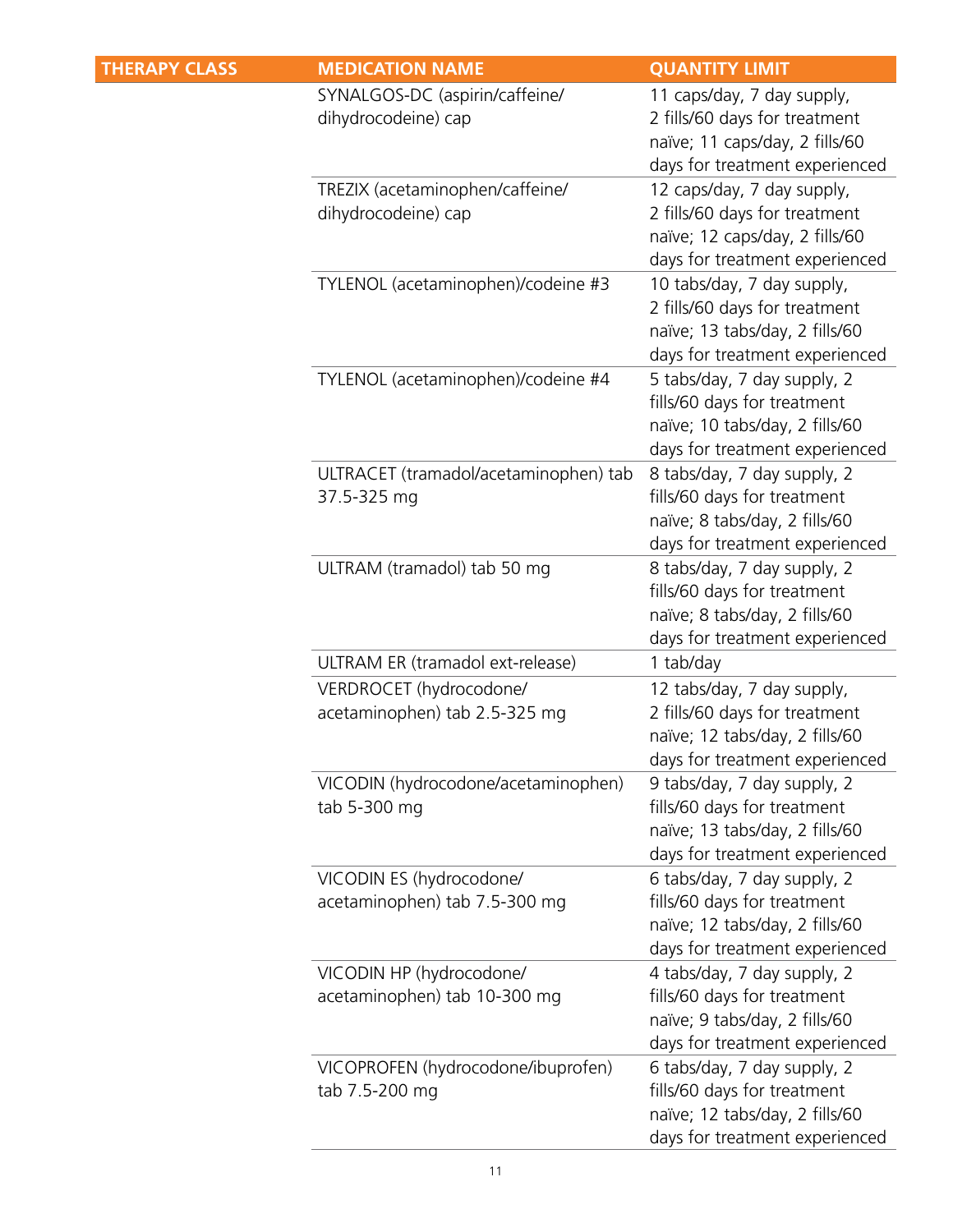| <b>THERAPY CLASS</b>      | <b>MEDICATION NAME</b>                                     | <b>QUANTITY LIMIT</b>          |
|---------------------------|------------------------------------------------------------|--------------------------------|
|                           | XTAMPZA ER (oxycodone)                                     | 4 caps/day                     |
|                           | ZAMICET (hydrocodone/acetaminophen)                        | 73.5 mL/day, 7 day supply,     |
|                           | sol 10-325 mg/15 mL                                        | 2 fills/60 days for treatment  |
|                           |                                                            | naïve; 135 mL/day, 2 fills/60  |
|                           |                                                            | days for treatment experienced |
|                           | ZOHYDRO ER (hydrocodone)                                   | 2 caps/day                     |
|                           | ZOHYDRO ER (hydrocodone) 50 mg                             | 4 caps/day                     |
| Anticonvulsants           | HORIZANT (gabapentin enacarbil)                            | 2 tabs/day                     |
|                           | ONFI (clobazam)                                            | None                           |
| Antipsychotics            | ADASUVE (loxapine)                                         | None                           |
| Antitussives (PA age <18) | CAPCOF (phenylephrine/                                     | 240 mL/fill, 2 fills/60 days   |
|                           | chlorpheniramine/codeine)                                  |                                |
|                           | CHERATUSSIN (guaifenesin/codeine)                          | 240 mL/fill, 2 fills/60 days   |
|                           | CODAR AR (chlorpheniramine/codeine)                        | 240 mL/fill, 2 fills/60 days   |
|                           | CODAR D (pseudoephedrine/codeine)                          | 240 mL/fill, 2 fills/60 days   |
|                           | CODAR GF (guaifenesin/codeine)                             | 240 mL/fill, 2 fills/60 days   |
|                           | <b>CODITUSSIN</b>                                          | 240 mL/fill, 2 fills/60 days   |
|                           | CODITUSSIN AC (guaifenesin/codeine)                        | 240 mL/fill, 2 fills/60 days   |
|                           | FLOWTUSS (hydrocodone/guaifenesin)                         | 240 mL/fill, 2 fills/60 days   |
|                           | guaifenesin/codeine                                        | 240 mL/fill, 2 fills/60 days   |
|                           | HISTEX-AC (phenylephrine/triprolidine/                     | 240 mL/fill, 2 fills/60 days   |
|                           | codeine)                                                   |                                |
|                           | hydrocodone/chlorpheniramine                               | 240 mL/fill, 2 fills/60 days   |
|                           | HYDROMET (hydrocodone/homatropine)                         | 240 mL/fill, 2 fills/60 days   |
|                           | LEXUSS 210 (chlorpheniramine/codeine)                      | 240 mL/fill, 2 fills/60 days   |
|                           | MAR-COF BP (pseudoephedrine/                               | 240 mL/fill, 2 fills/60 days   |
|                           | brompheniramine/codeine)                                   |                                |
|                           | MAR-COF CG (guaifenesin/codeine)                           | 240 mL/fill, 2 fills/60 days   |
|                           | M-CLEAR WC (quaifenesin/codeine)                           | 240 mL/fill, 2 fills/60 days   |
|                           | M-END MAX D (pseudoephedrine/<br>chlorpheniramine/codeine) | 240 mL/fill, 2 fills/60 days   |
|                           | M-END PE (phenylephrine/                                   | 240 mL/fill, 2 fills/60 days   |
|                           | brompheniramine/codeine)                                   |                                |
|                           | M-END WC (pseudoephedrine/                                 | 240 mL/fill, 2 fills/60 days   |
|                           | brompheniramine/codeine)                                   |                                |
|                           | NINJACOF-XG (guaifenesin/codeine)                          | 240 mL/fill, 2 fills/60 days   |
|                           | OBREDON (hydrocodone/guaifenesin)                          | 240 mL/fill, 2 fills/60 days   |
|                           | PHENHIST DH (pseudoephedrine/                              | 240 mL/fill, 2 fills/60 days   |
|                           | brompheniramine/codeine)                                   |                                |
|                           | POLY-TUSSIN (phenylephrine/                                | 240 mL/fill, 2 fills/60 days   |
|                           | brompheniramine/codeine)                                   |                                |
|                           | PRO-CLEAR AC (codeine/pyrilamine)                          | 240 mL/fill, 2 fills/60 days   |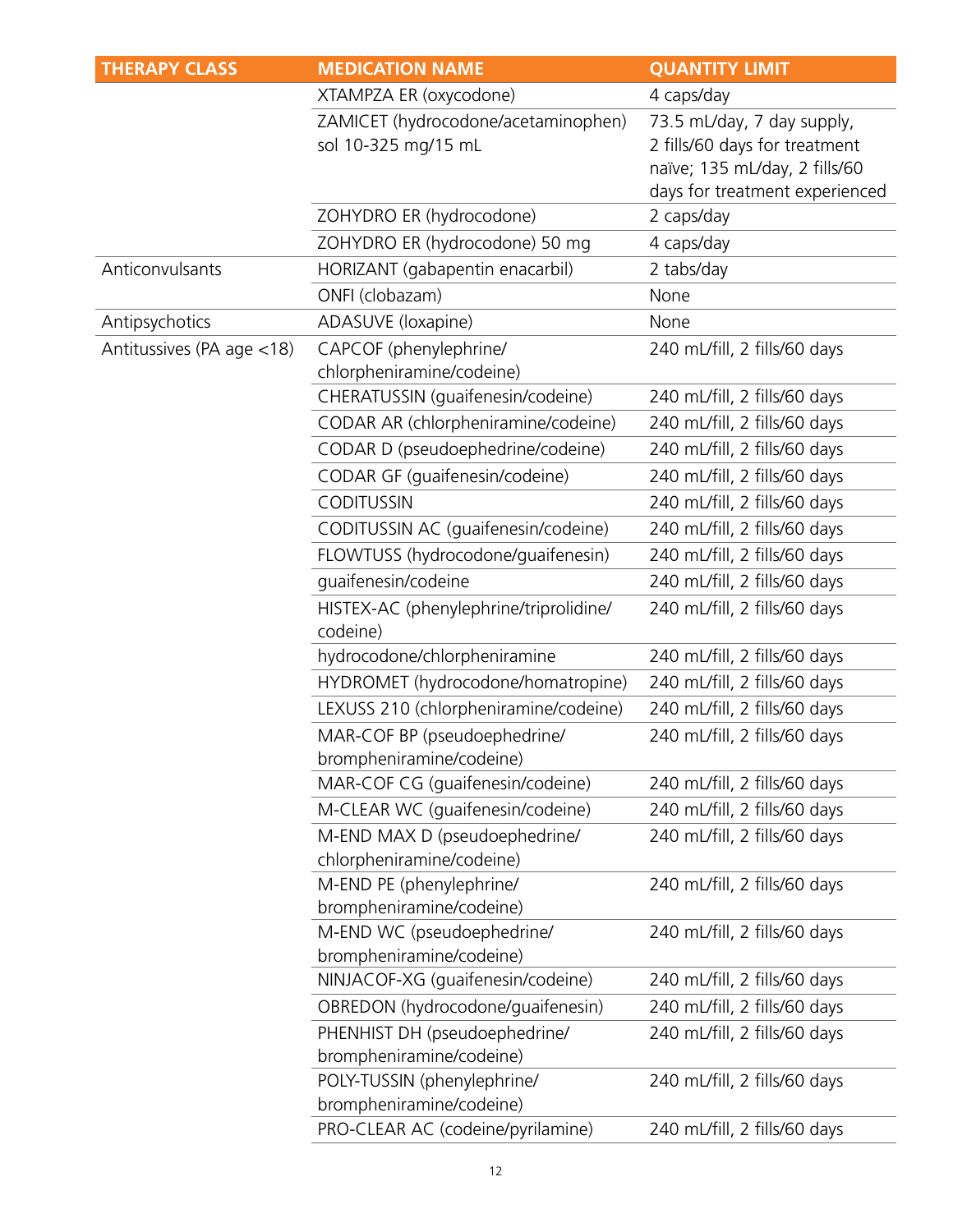| <b>THERAPY CLASS</b>                 | <b>MEDICATION NAME</b>                                    | <b>QUANTITY LIMIT</b>                        |
|--------------------------------------|-----------------------------------------------------------|----------------------------------------------|
|                                      | promethazine/phenylephrine/codeine                        | 240 mL/fill, 2 fills/60 days                 |
|                                      | promethazine/codeine                                      | 240 mL/fill, 2 fills/60 days                 |
|                                      | pseudoephedrine/chlorpheniramine/<br>hydrocodone          | 240 mL/fill, 2 fills/60 days                 |
|                                      | PRO-RED AC(phenylephrine/<br>dexchlorpheniramine/codeine) | 240 mL/fill, 2 fills/60 days                 |
|                                      | RELCOF C (quaifenesin/codeine)                            | 240 mL/fill, 2 fills/60 days                 |
|                                      | REZIRA (pseudoephedrine/hydrocodone)                      | 240 mL/fill, 2 fills/60 days                 |
|                                      | RYDEX (pseudoephedrine/<br>brompheniramine/codeine)       | 240 mL/fill, 2 fills/60 days                 |
|                                      | TRICODE AR (pseudoephedrine/<br>chlorpheniramine/codeine) | 240 mL/fill, 2 fills/60 days                 |
|                                      | TRYMINE CG (guaifenesin/codeine)                          | 240 mL/fill, 2 fills/60 days                 |
|                                      | TUSSICAPS (hydrocodone/<br>chlorpheniramine) 10-8 mg      | 2 caps/day, 7 day supply, 2<br>fills/60 days |
|                                      | TUSSICAPS (hydrocodone/<br>chlorpheniramine) 5-4 mg       | 4 caps/day, 7 day supply, 2<br>fills/60 days |
|                                      | TUSSIGON (hydrocodone/homatropine)                        | 6 tabs/day, 7 day supply, 2<br>fills/60 days |
|                                      | TUSSIONEX (hydrocodone/<br>chlorpheniramine)              | 240 mL/fill, 2 fills/60 days                 |
|                                      | TUZISTRA XR (codeine/chlorpheniramine)                    | 240 mL/fill, 2 fills/60 days                 |
|                                      | VITUZ (hydrocodone/chlorpheniramine)                      | 240 mL/fill, 2 fills/60 days                 |
|                                      | Z-TUSS AC (chlorpheniramine/codeine)                      | 240 mL/fill, 2 fills/60 days                 |
|                                      | ZUTRIPRO (pseudoephedrine/                                | 240 mL/fill, 2 fills/60 days                 |
|                                      | chlorpheniramine/hydrocodone)                             |                                              |
| Hypoactive Sexual Desire<br>Disorder | ADDYI (flibanserin)                                       | 1 tab/day                                    |
| Migraine                             | AIMOVIG (erenumab)                                        | 2 syringes/30 days                           |
| Miscellaneous                        | NUEDEXTA (dextromethorphan/quinidine)                     | None                                         |
|                                      | RILUTEK (riluzole)                                        | 2 tabs/day                                   |
| Parkinson's                          | DUOPA (carbidopa-levodopa) Susp                           | None                                         |
|                                      | NUPLAZID (pimavanserin)                                   | None                                         |
| Sedative Hypnotics                   | flurazepam                                                | 1 cap/day                                    |
| Stimulants                           | NUVIGIL (armodafinil)                                     | 1 tab/day                                    |
|                                      | NUVIGIL (armodafinil) 50 mg                               | 2 tabs/day                                   |
|                                      | PROVIGIL (modafinil)                                      | 1 tab/day                                    |
| Weight Loss                          | ADIPEX-P (phentermine)                                    | None                                         |
|                                      | BELVIQ (lorcaserin)                                       | None                                         |
|                                      | BELVIQ XR (lorcaserin)                                    | None                                         |
|                                      | BONTRIL (phendimetrazine)                                 | None                                         |
|                                      | CONTRAVE (naltrexone-bupropion)                           | None                                         |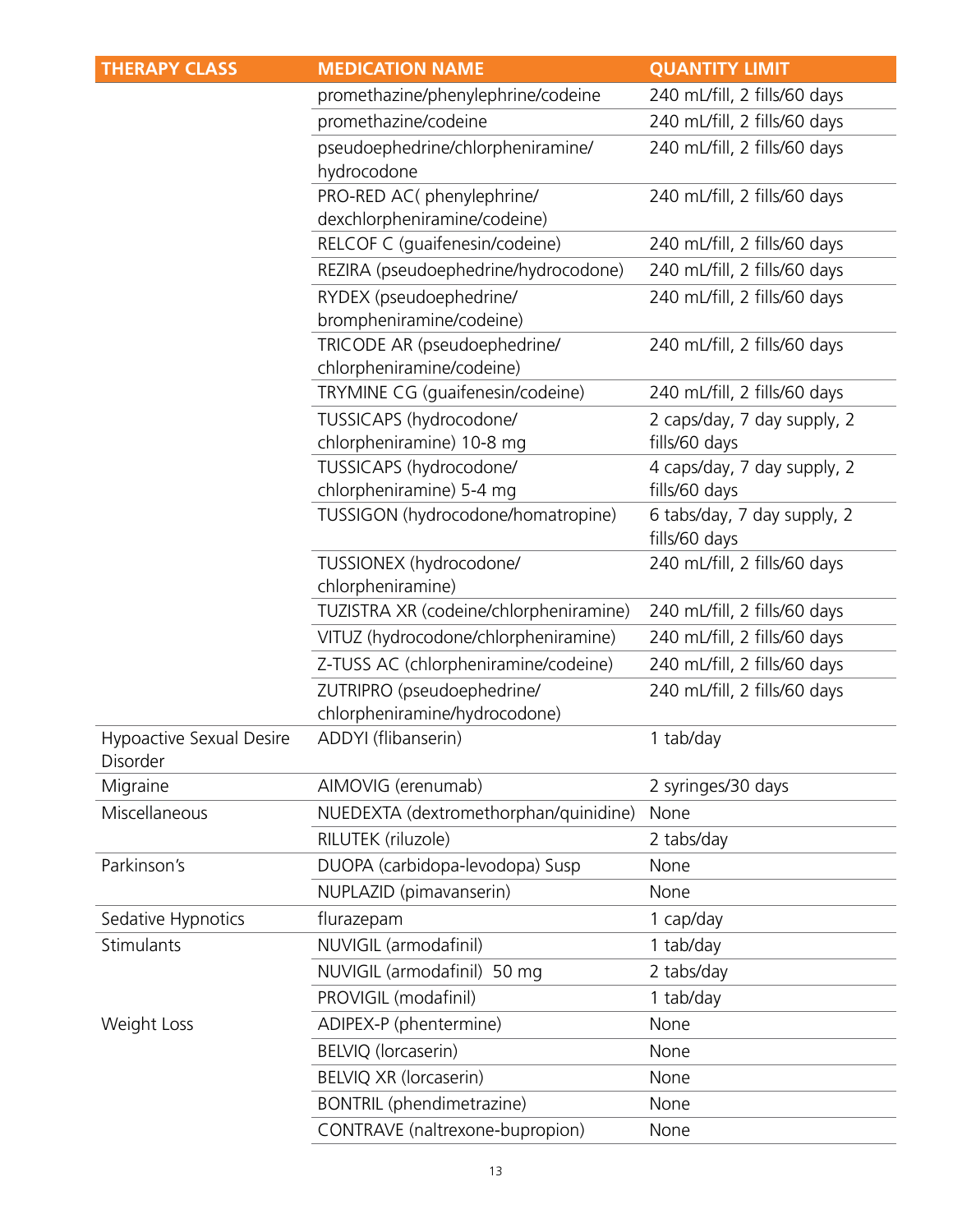| <b>THERAPY CLASS</b>                            | <b>MEDICATION NAME</b>          | <b>QUANTITY LIMIT</b> |
|-------------------------------------------------|---------------------------------|-----------------------|
|                                                 | DIDREX (benzphetamine)          | None                  |
|                                                 | LOMAIRA (phentermine)           | None                  |
|                                                 | QSYMIA (phentermine/topiramate) | None                  |
|                                                 | REGIMEX (benzphetamine)         | None                  |
|                                                 | SAXENDA (liraglutide)           | None                  |
|                                                 | SUPRENZA (phentermine)          | None                  |
|                                                 | TENUATE (diethylpropion)        | None                  |
|                                                 | XENICAL (orlistat)              | None                  |
| <b>Dermatology</b>                              |                                 |                       |
| Acne (Oral)                                     | ABSORICA (isotretinoin)         | None                  |
|                                                 | AMNESTEEM (isotretinoin)        | None                  |
|                                                 | CLARAVIS (isotretinoin)         | None                  |
|                                                 | MYORISAN (isotretinoin)         | None                  |
|                                                 | ZENATANE (isotretinoin)         | None                  |
| Acne (PA age >25 only)                          | ATRALIN (tretinoin)             | None                  |
|                                                 | AVITA (tretinoin)               | None                  |
|                                                 | DIFFERIN (adapalene)            | None                  |
|                                                 | RETIN-A (tretinoin)             | None                  |
|                                                 | RETIN-A MICRO (tretinoin)       | None                  |
|                                                 | TRETIN-X (tretinoin)            | None                  |
| Skin Cancer                                     | TARGRETIN GEL (bexarotene)      | None                  |
| <b>Endocrinology &amp;</b><br><b>Metabolism</b> |                                 |                       |
| Androgens, Testosterone<br>(Oral)               | ANADROL-50 (oxymetholone)       | None                  |
|                                                 | ANDROID (methyltestosterone)    | None                  |
|                                                 | ANDROXY (fluoxymesterone)       | None                  |
|                                                 | METHITEST (methyltestosterone)  | None                  |
|                                                 | OXANDRIN (oxandrolone) 10 mg    | 2 tabs/day            |
|                                                 | OXANDRIN (oxandrolone) 2.5 mg   | 8 tabs/day            |
|                                                 | TESTRED (methyltestosterone)    | None                  |
| Androgens, Testosterone<br>(Topical)            | ANDRODERM (testosterone)        | None                  |
|                                                 | ANDROGEL (testosterone)         | None                  |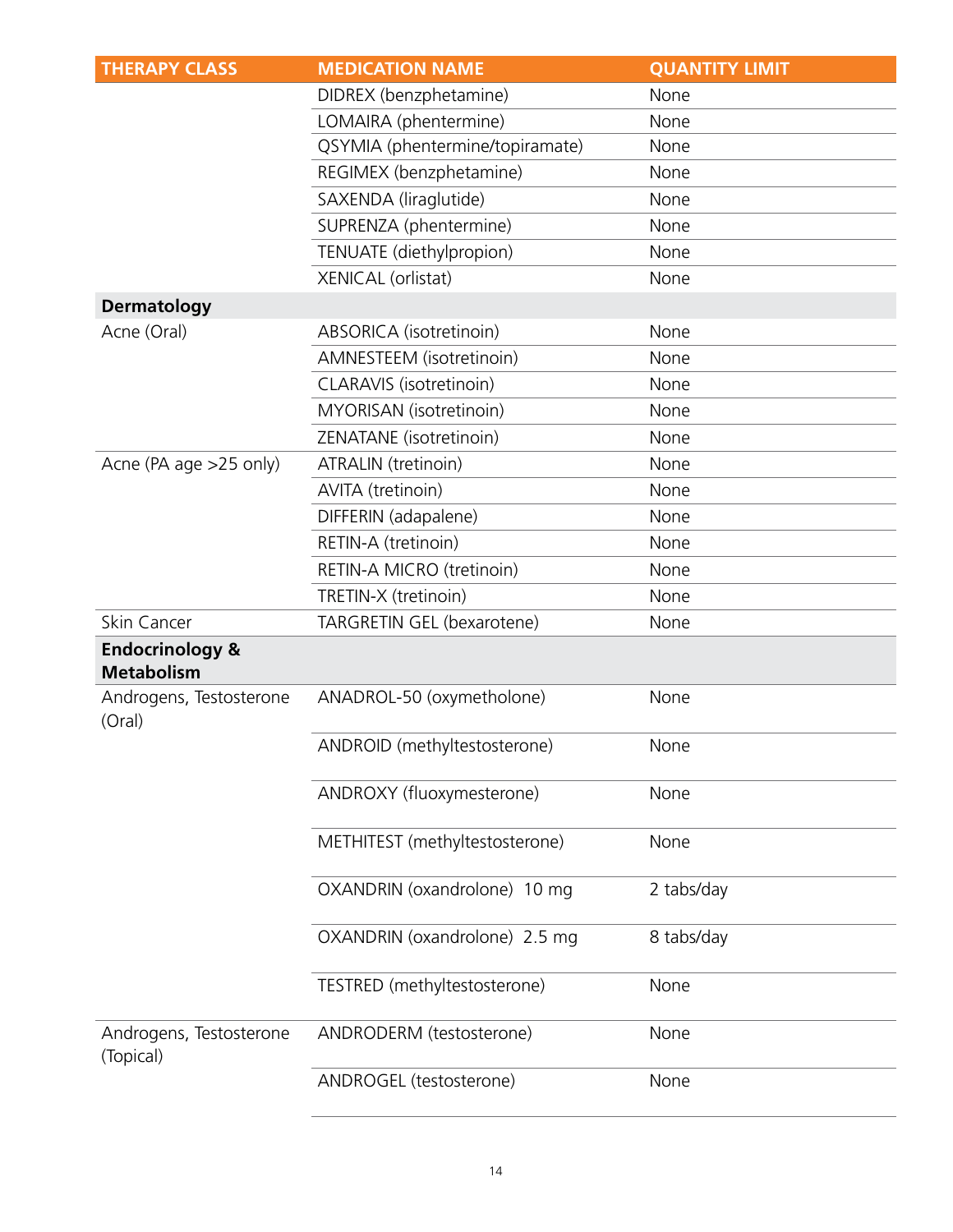| <b>THERAPY CLASS</b>                    | <b>MEDICATION NAME</b>                           | <b>QUANTITY LIMIT</b>                |
|-----------------------------------------|--------------------------------------------------|--------------------------------------|
|                                         | AXIRON (testosterone)                            | None                                 |
|                                         | FORTESTA (testosterone)                          | None                                 |
|                                         | NATESTO (testosterone nasal)                     | None                                 |
|                                         | STRIANT (testosterone)                           | None                                 |
|                                         | TESTIM (testosterone)                            | None                                 |
|                                         | VOGELXO (testosterone)                           | None                                 |
| Androgens, Testosterone<br>(Injectable) | AVEED (testosterone undecanoate)                 | None                                 |
|                                         | DELATESTRYL (testosterone enanthate)             | None                                 |
|                                         | DEPO-TESTOSTERONE (testosterone<br>cypionate)    | None                                 |
|                                         | TESTOPEL (testosterone pellet)                   | None                                 |
| Antidiabetic Agents                     | AFREZZA (insulin regular)                        | None                                 |
|                                         | GLUMETZA (metformin)                             | None                                 |
|                                         | SYMLINPEN (pramlintide)                          | None                                 |
| Gastroenterology                        |                                                  |                                      |
| Antiemetics                             | BONJESTA (doxylamine-pyridoxine)                 | 2 tabs/day                           |
|                                         | <b>CESAMET</b> (nabilone)                        | 20 caps/fill or 3 max days<br>supply |
|                                         | DICLEGIS (doxylamine-pyridoxine)                 | 4 tabs/day                           |
|                                         | MARINOL (dronabinol)                             | 2 caps/day                           |
|                                         | SYNDROS (dronabinol)                             | 120 mL/30 days                       |
| Irritable Bowel Syndrome                | LOTRONEX (alosetron)                             | None                                 |
|                                         | VIBERZI (eluxadoline)                            | 2 tabs/day                           |
| Opioid-induced<br>Constipation          | RELISTOR (methylnaltrexone) Tabs                 | 3 tabs/day                           |
|                                         | RELISTOR (methylnaltrexone)                      | 1 syringe/day                        |
|                                         | RELISTOR (methylnaltrexone) Kit                  | 1 vial/day                           |
| Immunology                              |                                                  |                                      |
| Allergen Extracts                       | GRASTEK (timothy grass pollen)                   | 1 tab/day                            |
|                                         | ODACTRA (house dust mite)                        | 1 tab/day                            |
|                                         | ORALAIR (mixed grass pollens allergen)<br>300 IR | 1 tab/day                            |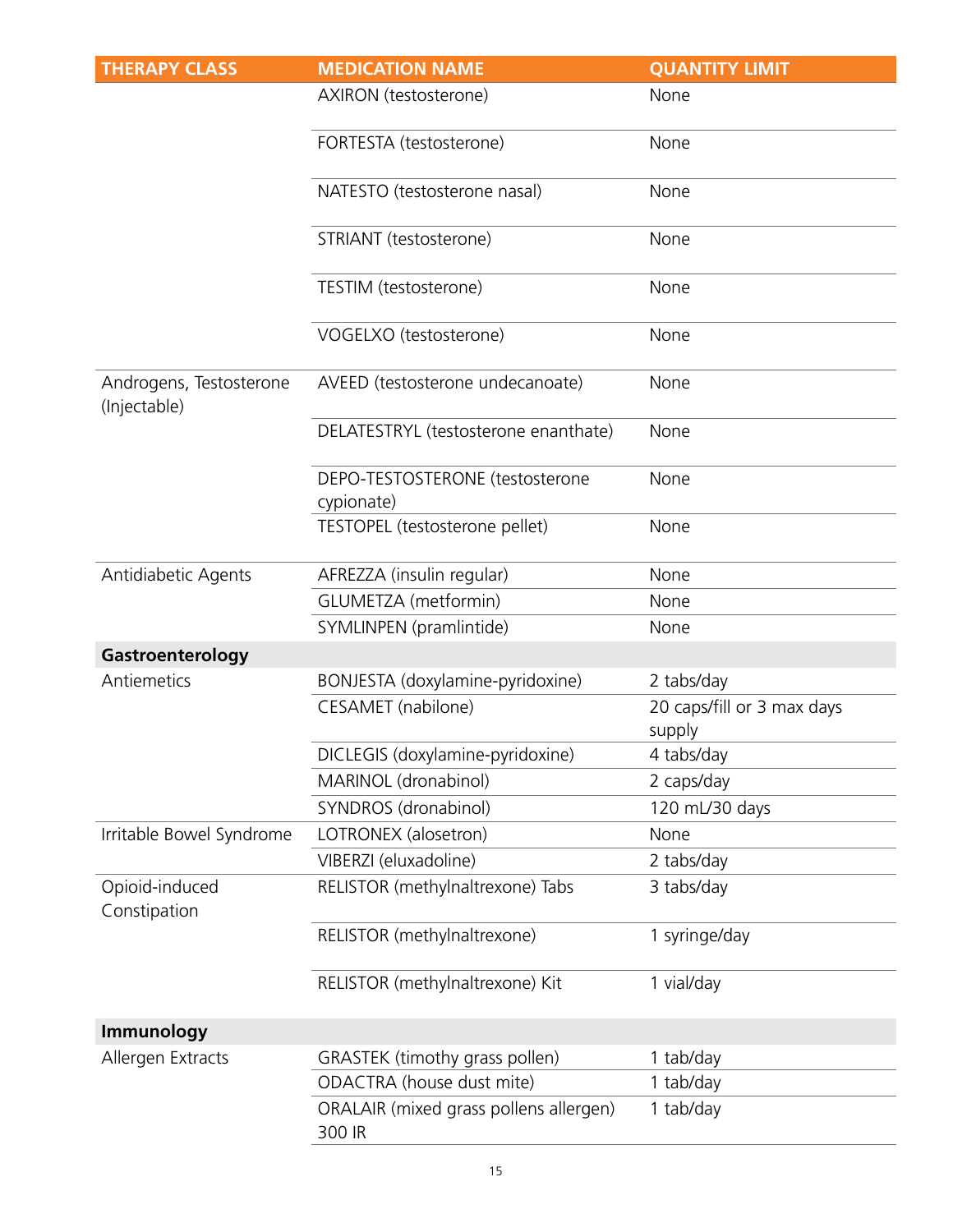| <b>THERAPY CLASS</b>            | <b>MEDICATION NAME</b>                        | <b>QUANTITY LIMIT</b>    |
|---------------------------------|-----------------------------------------------|--------------------------|
|                                 | ORALAIR ADULT SAMPLE KIT (mixed               | 1 kit/year               |
|                                 | grass pollens allergen) Kit                   |                          |
|                                 | ORALAIR ADULT STARTER PACK (mixed             | 1 pack/year              |
|                                 | grass pollens allergen)                       |                          |
|                                 | ORALAIR CHILDREN/ADOLESCENTS                  | 2 packs/year             |
|                                 | (mixed grass pollens allergen) Starter Pack   |                          |
|                                 | ORALAIR CHILDREN/ADOLESCENTS                  | 2 kits/year              |
|                                 | (mixed grass pollens allergen) Sample Kit     |                          |
|                                 | RAGWITEK (short ragweed pollen<br>allergen)   | 1 tab/day                |
| Immunizations                   | VARIZIG (varicella-zoster immune<br>globulin) | None                     |
| <b>Miscellaneous</b>            |                                               |                          |
| Calcium Modifier                | SENSIPAR (cinacalcet)                         | None                     |
| Methotrexate Auto-<br>Injectors | OTREXUP (methotrexate)                        | 4 auto-injectors/28 days |
|                                 | RASUVO (methotrexate)                         | 4 auto-injectors/28 days |
| Movement Disorder<br>Agents     | GOCOVRI (amantadine)                          | None                     |
|                                 | INGREZZA (valbenazine tosylate)               | 2 caps/day               |
|                                 | INGREZZA (valbenazine tosylate) 80 mg         | 1 cap/day                |
|                                 | OSMOLEX ER (amantadine)                       | None                     |
| Toxicology                      | EXJADE (deferasirox)                          | None                     |
|                                 | FERRIPROX (deferiprone)                       | None                     |
|                                 | JADENU (deferasirox)                          | None                     |
|                                 | JADENU SPRINKLE (deferasirox)                 | None                     |
| <b>Wound Care</b>               | REGRANEX (becaplermin)                        | None                     |
| <b>Oncology</b>                 |                                               |                          |
| Miscellaneous                   | PROVENGE (sipuleucel-T)                       | None                     |
| Ophthalmology                   |                                               |                          |
| Miscellaneous                   | RESTASIS (cyclosporine)                       | None                     |
|                                 | XIIDRA (lifitegrast)                          | None                     |
| <b>Respiratory</b>              |                                               |                          |
| Asthma/COPD                     |                                               |                          |

**PLEASE NOTE:** This drug list may have regular updates and may not include all medications. Drugs in this list include brand and generic and include all dosage types unless noted. If a new drug is approved and falls into one of the targeted PA categories, the new drug may be automatically added to this list.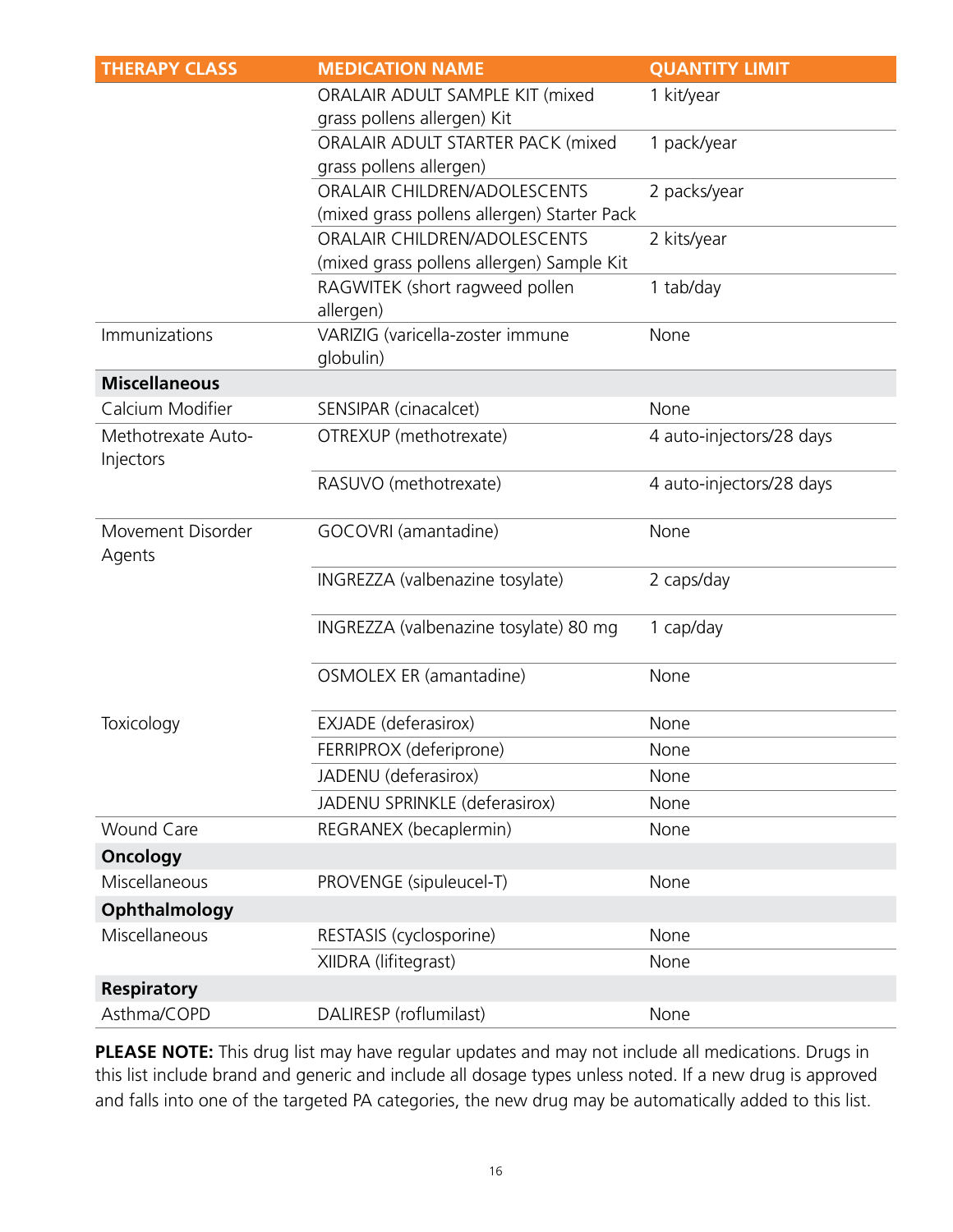# **Core and Select specialty prior authorization list**

These medications may require prior authorization as defined by your benefit plan. For more information, contact customer service at the member phone number on your ID card.

| <b>THERAPY CLASS</b>                      | <b>MEDICATION NAME</b>             | <b>QUANTITY LIMIT</b> |
|-------------------------------------------|------------------------------------|-----------------------|
| <b>Anti-infectives</b>                    |                                    |                       |
| Antiprotozoals                            | DARAPRIM (pyrimethamine)           | None                  |
| Antiretrovirals, HIV                      | SELZENTRY (maraviroc)              | None                  |
|                                           | TROGARZO (ibalizumab-uiyk)         | None                  |
| <b>Cardiology</b>                         |                                    |                       |
| Antilipemic                               | JUXTAPID (lomitapide)              | 1 tab/day             |
|                                           | KYNAMRO (mipomersen)               | 4 syringes/28 days    |
|                                           | PRALUENT (alirocumab)              | 2 syringes/28 days    |
|                                           | REPATHA (evolocumab)               | 3 syringes/28 days    |
|                                           | REPATHA PUSH (evolocumab)          | 1 cartridge/28 days   |
| <b>Pulmonary Arterial</b><br>Hypertension | ADCIRCA (tadalafil)                | 2 tabs/day            |
|                                           | ADEMPAS (riociguat)                | 3 tabs/day            |
|                                           | FLOLAN (epoprostenol)              | None                  |
|                                           | LETAIRIS (ambrisentan)             | 1 tab/day             |
|                                           | OPSUMIT (macitentan)               | 1 tab/day             |
|                                           | ORENITRAM (treprostinil diolamine) | None                  |
|                                           | REMODULIN (treprostinil)           | None                  |
|                                           | REVATIO (sildenafil) Soln          | None                  |
|                                           | REVATIO (sildenafil) Susp          | 2 bottles/30 days     |
|                                           | REVATIO (sildenafil) Tabs          | 3 tabs/day            |
|                                           | TRACLEER (bosentan) Tabs           | 2 tabs/day            |
|                                           | TRACLEER (bosentan) Tabs for Susp  | 4 tabs/day            |
|                                           | TYVASO (treprostinil)              | 1 ampule/day          |
|                                           | UPTRAVI (selexipag)                | 2 tabs/day            |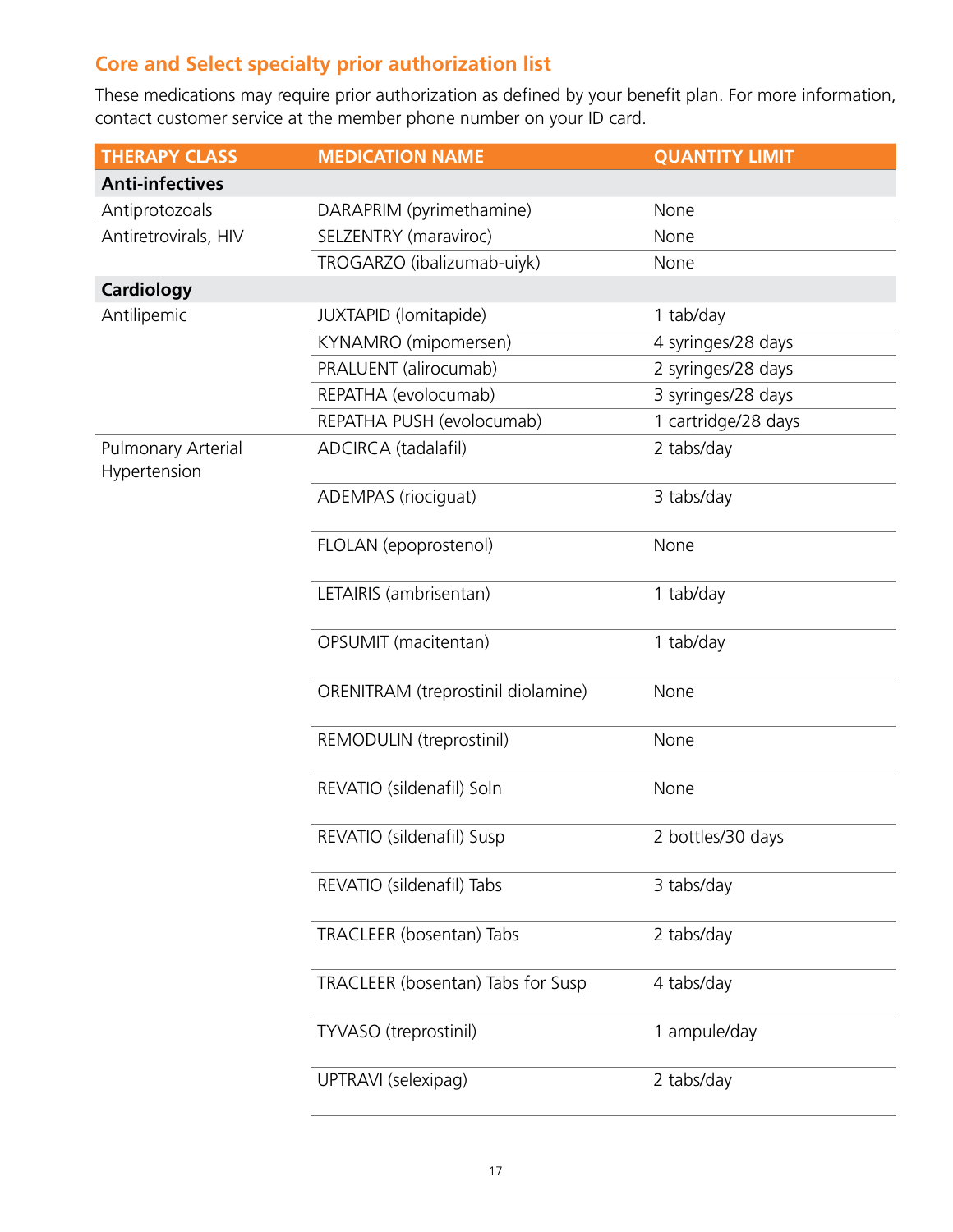| <b>THERAPY CLASS</b>                            | <b>MEDICATION NAME</b>                                  | <b>QUANTITY LIMIT</b>      |
|-------------------------------------------------|---------------------------------------------------------|----------------------------|
|                                                 | UPTRAVI (selexipag) Pack                                | 2 packs/year               |
|                                                 | VELETRI (epoprostenol)                                  | None                       |
|                                                 | <b>VENTAVIS (iloprost)</b>                              | 9 ampules/day              |
| Vasopressors                                    | NORTHERA (droxidopa)                                    | None                       |
| <b>Central Nervous System</b>                   |                                                         |                            |
| Anticonvulsants                                 | SABRIL (vigabatrin) pack                                | None                       |
|                                                 | SABRIL (vigabatrin) Tabs                                | None                       |
| Depressant                                      | XYREM (sodium oxybate)                                  | 3 bottles (540 mL)/30 days |
| Miscellaneous                                   | RADICAVA (edaravone) Soln                               | None                       |
| Muscular Dystrophy                              | EMFLAZA (deflazacort)                                   | None                       |
|                                                 | EXONDYS 51 (eteplirsen)                                 | None                       |
| Neurotoxins                                     | BOTOX (onabotulinumtoxinA)                              | None                       |
|                                                 | DYSPORT (abobotulinumtoxinA)                            | None                       |
|                                                 | MYOBLOC (rimabotulinumtoxinB)                           | None                       |
|                                                 | XEOMIN (incobotulinumtoxinA)                            | None                       |
| Parkinson's                                     | APOKYN (apomorphine)                                    | 30 cartridges/30 days      |
| Sleep Disorder                                  | HETLIOZ (tasimelteon)                                   | 1 cap/day                  |
| <b>Dermatology</b>                              |                                                         |                            |
| Alkylating Agents                               | VALCHLOR (mechlorethamine) Gel                          | None                       |
| <b>Atopic Dermatitis</b>                        | DUPIXENT (dupilumab) Sosy                               | 4 syringes (8mL)/28 days   |
| <b>Electrolyte &amp; Renal</b><br><b>Agents</b> |                                                         |                            |
| <b>Diuretics</b>                                | KEVEYIS (dichlorphenamide)                              | 4 tabs/day                 |
| <b>Endocrinology &amp;</b><br><b>Metabolism</b> |                                                         |                            |
| Gonadotropins                                   | ELIGARD (leuprolide) 22.5 mg (3-month)                  | 1 injection/84 days        |
|                                                 | ELIGARD (leuprolide) 30 mg (4-month)                    | 1 injection/112 days       |
|                                                 | ELIGARD (leuprolide) 45 mg (6-month)                    | 1 injection/168 days       |
|                                                 | ELIGARD (leuprolide) 7.5 mg (1-month)                   | 1 injection/28 days        |
|                                                 | FIRMAGON (degarelix) 120 mg                             | 2 vials/year               |
|                                                 | FIRMAGON (degarelix) 80 mg                              | 1 vial/28 days             |
|                                                 | LUPANETA PACK (leuprolide) 11.25 mg (3<br>mon)          | 1 pack/84 days             |
|                                                 | LUPANETA PACK (leuprolide) 3.75 mg (1<br>mon)           | 1 pack/28 days             |
|                                                 | LUPRON (leuprolide) 1 mg/0.2 mL                         | None                       |
|                                                 | LUPRON DEPOT (leuprolide) 3.75 mg &<br>7.5 mg (1-month) | None                       |
|                                                 | LUPRON DEPOT-PED (leuprolide)                           | None                       |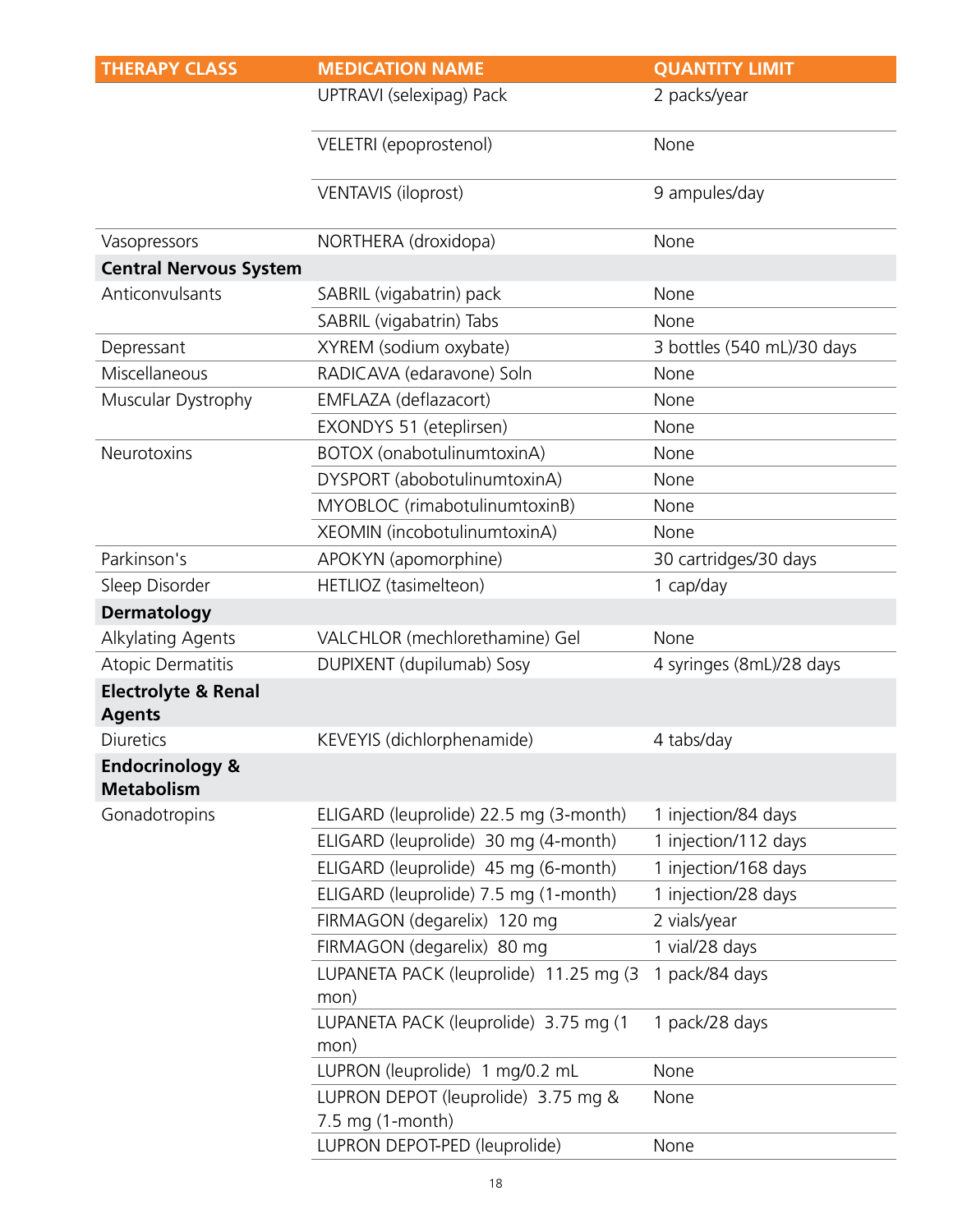| <b>THERAPY CLASS</b>                                   | <b>MEDICATION NAME</b>                                  | <b>QUANTITY LIMIT</b>   |
|--------------------------------------------------------|---------------------------------------------------------|-------------------------|
|                                                        | ORILISSA (elagolix) 150 mg                              | 1 tab/day               |
|                                                        | ORILISSA (elagolix) 200 mg                              | 2 tabs/day              |
|                                                        | SUPPRELIN LA (histrelin acetate)                        | 1 kit/365 days          |
|                                                        | TRELSTAR (triptorelin) 22.5 mg (6-month)                | 1 injection/168 days    |
|                                                        | TRELSTAR DEPOT (triptorelin) 3.75 mg<br>$(1$ -month $)$ | 1 injection/28 days     |
|                                                        | TRELSTAR LA (triptorelin) 11.25 mg<br>$(3$ -month $)$   | 1 injection/84 days     |
|                                                        | TRIPTODUR (triptorelin)                                 | 1 injection/84 days     |
|                                                        | VANTAS (histrelin)                                      | 1 implant/year          |
| Growth Hormones and<br>Related Therapy                 | EGRIFTA (tesamorelin) 1 mg                              | 2 vials (1 mg each)/day |
|                                                        | EGRIFTA (tesamorelin) 2 mg                              | 1 vial (2 mg each)/day  |
|                                                        | GENOTROPIN (somatropin)                                 | None                    |
|                                                        | HUMATROPE (somatropin)                                  | None                    |
|                                                        | NORDITROPIN (somatropin)                                | None                    |
|                                                        | NUTROPIN (somatropin)                                   | None                    |
|                                                        | NUTROPIN AQ (somatropin)                                | None                    |
|                                                        | <b>OMNITROPE</b> (somatropin)                           | None                    |
|                                                        | SAIZEN (somatropin)                                     | None                    |
|                                                        | SEROSTIM (somatropin)                                   | None                    |
|                                                        | ZOMACTON (somatropin)                                   | None                    |
|                                                        | ZORBTIVE (somatropin)                                   | None                    |
| Growth Hormones<br>and Related Therapy<br>(Acromegaly) | <b>INCRELEX</b> (mecasermin)                            | None                    |
|                                                        | SOMAVERT (pegvisomant)                                  | None                    |
| <b>Hormone Modifiers</b>                               | MYALEPT (metreleptin)                                   | None                    |
|                                                        | NATPARA (parathyroid hormone)                           | 2 cartridges/28 days    |
|                                                        | H.P. ACTHAR (corticotropin)                             | None                    |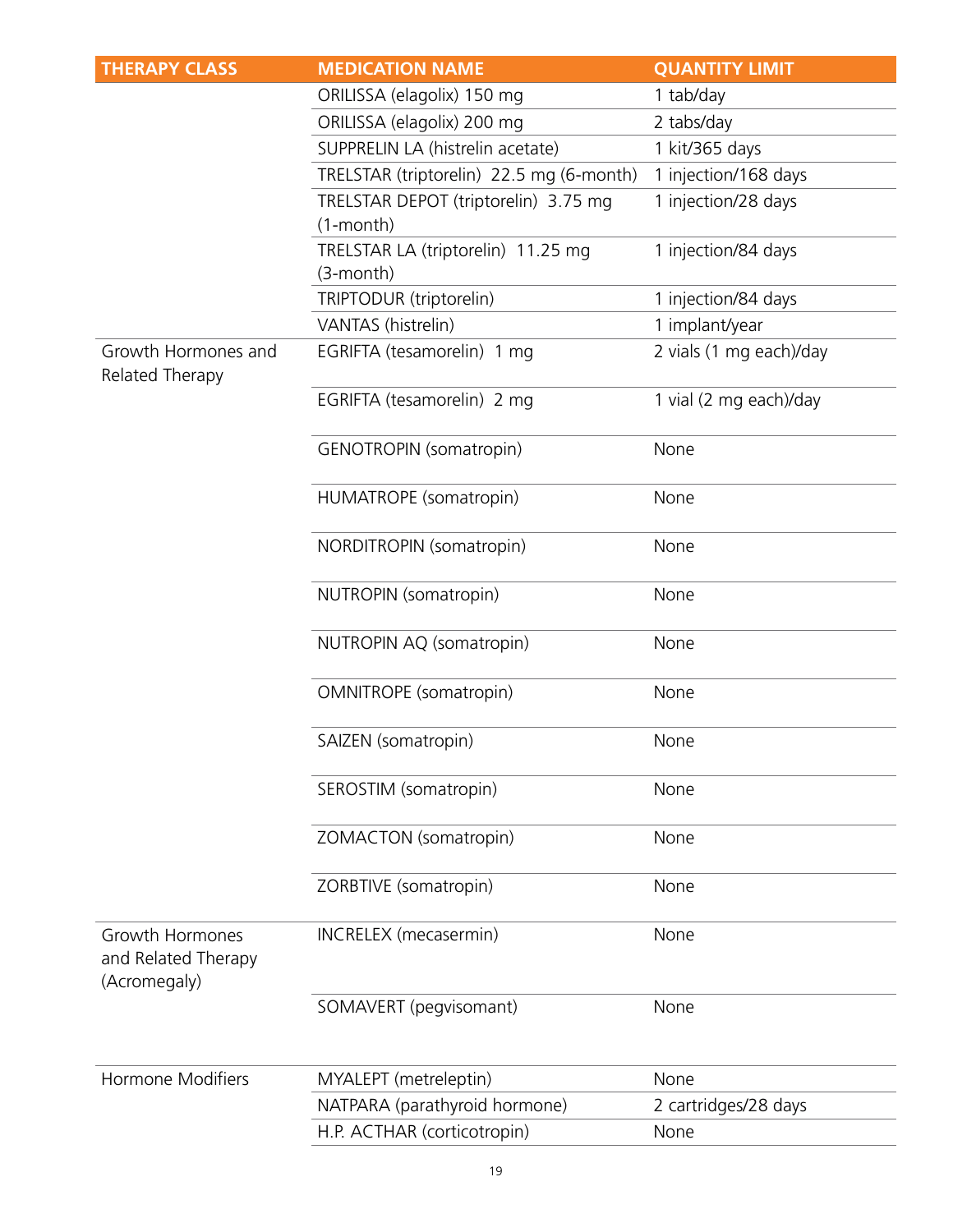| <b>THERAPY CLASS</b>                                    | <b>MEDICATION NAME</b>                        | <b>QUANTITY LIMIT</b> |
|---------------------------------------------------------|-----------------------------------------------|-----------------------|
|                                                         | KORLYM (mifepristone)                         | 4 tabs/day            |
| Osteoporosis                                            | FORTEO (teriparatide)                         | None                  |
|                                                         | PROLIA (denosumab)                            | 2 syringes/year       |
|                                                         | TYMLOS (abaloparatide) Sopn                   | None                  |
| Somatostatins                                           | SANDOSTATIN (octreotide)                      | None                  |
|                                                         | SANDOSTATIN LAR (octreotide)                  | None                  |
|                                                         | SIGNIFOR (pasireotide)                        | 2 ampules/day         |
|                                                         | SIGNIFOR LAR (pasireotide)                    | 1 vial/28 days        |
|                                                         | SOMATULINE DEPOT (lanreotide)                 | None                  |
| <b>Enzyme-Related</b>                                   |                                               |                       |
| Alpha-1 proteinase<br>inhibitor                         | ARALAST (alpha-1 proteinase inhibitor)        | None                  |
|                                                         | GLASSIA (alpha-1 proteinase inhibitor)        | None                  |
|                                                         | PROLASTIN-C (alpha-1 proteinase<br>inhibitor) | None                  |
|                                                         | ZEMAIRA (alpha-1 proteinase inhibitor)        | None                  |
| <b>Cystine-depleting Agents</b>                         | CYSTARAN (cysteamine)                         | 4 bottles/28 days     |
|                                                         | PROCYSBI (cysteamine bitartrate)              | None                  |
| Enzyme Replacement                                      | ALDURAZYME (laronidase)                       | None                  |
|                                                         | BRINEURA (cerliponase) Soln                   | None                  |
|                                                         | CERDELGA (eliglustat)                         | None                  |
|                                                         | CEREZYME (imiglucerase)                       | None                  |
|                                                         | ELAPRASE (idursulfase)                        | None                  |
|                                                         | ELELYSO (taliglucerase)                       | None                  |
|                                                         | FABRAZYME (agalsidase beta)                   | None                  |
|                                                         | KANUMA (sebelipase alfa) Soln                 | None                  |
|                                                         | LUMIZYME (alglucosidase alfa)                 | None                  |
|                                                         | MEPSEVII (vestronidase alfa)                  | None                  |
|                                                         | NAGLAZYME (galsulfase)                        | None                  |
|                                                         | RAVICTI (glycerol phenylbutyrate)             | None                  |
|                                                         | STRENSIQ (asfotase alfa)                      | None                  |
|                                                         | VIMIZIM (elosulfase)                          | None                  |
|                                                         | VPRIV (velaglucerase)                         | None                  |
|                                                         | XURIDEN (uridine triacetate)                  | 4 packets/day         |
|                                                         | ZAVESCA (miglustat)                           | None                  |
| Enzyme, Gout                                            | KRYSTEXXA (pegloticase)                       | None                  |
| Metabolic Agents                                        | NITYR (nitisinone)                            | None                  |
|                                                         | ORFADIN (nitisinone)                          | None                  |
| Phenylketonuria Treatment KUVAN (sapropterin)<br>Agents |                                               | None                  |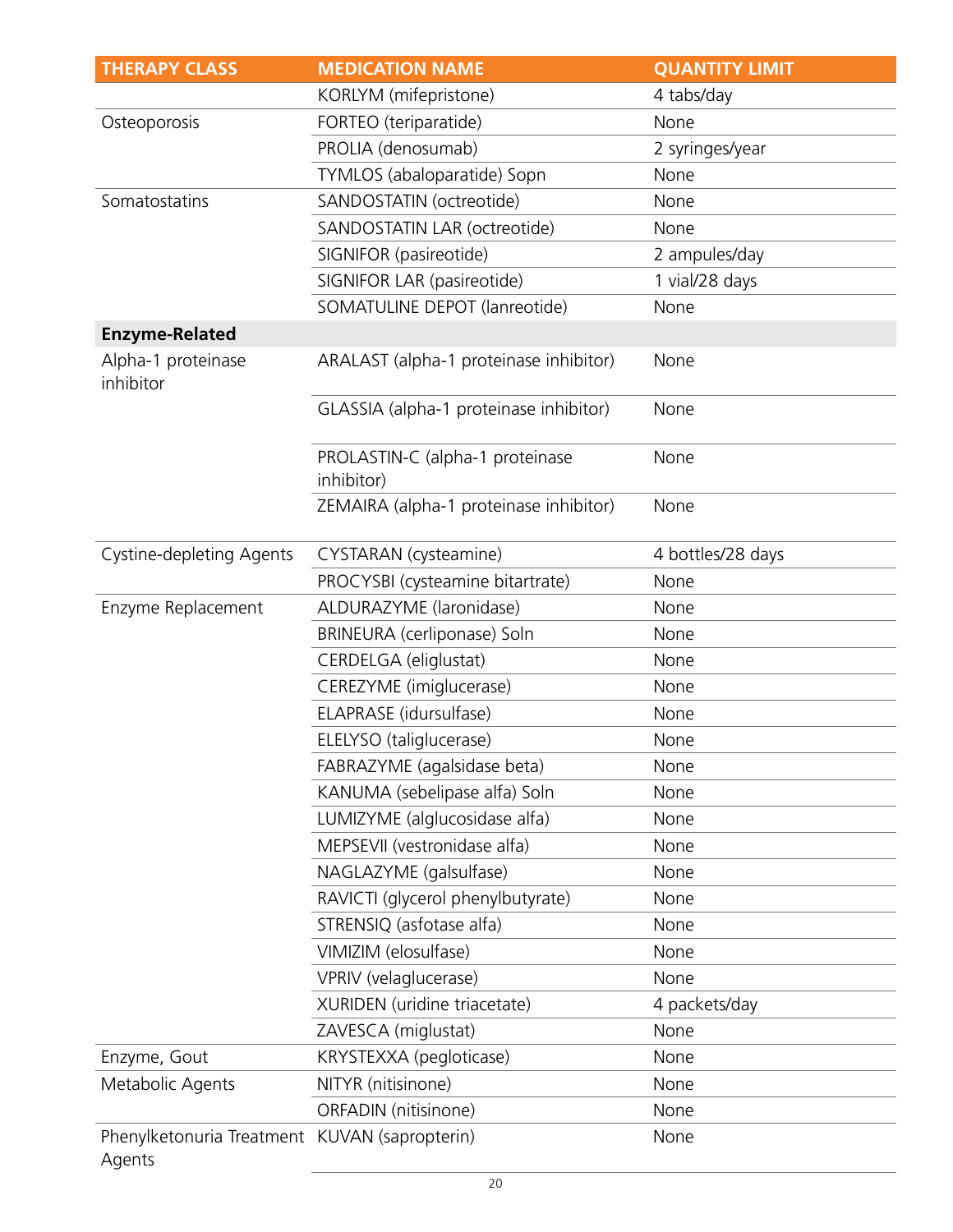| <b>THERAPY CLASS</b>    | <b>MEDICATION NAME</b>                                | <b>QUANTITY LIMIT</b> |
|-------------------------|-------------------------------------------------------|-----------------------|
|                         | PALYNZIQ (pegvaliase-pqpz) 10 mg/0.5 mL 1 syringe/day |                       |
|                         | PALYNZIQ (pegvaliase-pqpz) 2.5 mg/0.5<br>mL           | 8 syringes/28 days    |
|                         | PALYNZIQ (pegvaliase-pqpz) 20 mg/mL                   | 2 syringes/day        |
| Gastroenterology        |                                                       |                       |
| <b>Bile Acid Agents</b> | CHOLBAM (cholic acid)                                 | None                  |
| Diarrhea                | XERMELO (telotristat ethyl)                           | 3 tabs/day            |
| Hepatic Agents          | OCALIVA (obeticholic acid)                            | 1 tab/day             |
| Short Bowel Syndrome    | GATTEX (teduglutide)                                  | None                  |
| Immunology              |                                                       |                       |
| Hematopoietic Agents    | ARANESP (darbepoetin alfa)                            | None                  |
|                         | DOPTELET (avatrombopag)                               | None                  |
|                         | EPOGEN (epoetin alfa)                                 | None                  |
|                         | FULPHILA (pegfilgrastim-jmdb)                         | None                  |
|                         | GRANIX (tbo-filgrastim)                               | None                  |
|                         | LEUKINE (sargramostim)                                | None                  |
|                         | MIRCERA (methoxy polyethylene glycol-                 | None                  |
|                         | epoetin)                                              |                       |
|                         | MOZOBIL (plerixafor)                                  | 7 vials/transplant    |
|                         | NEULASTA (pegfilgrastim)                              | None                  |
|                         | NEUPOGEN (filgrastim)                                 | None                  |
|                         | NPLATE (romiplostim)                                  | None                  |
|                         | PROCRIT (epoetin alfa)                                | None                  |
|                         | PROMACTA (eltrombopag)                                | None                  |
|                         | RETACRIT (epoetin alfa-epbx)                          | None                  |
|                         | SOLIRIS (eculizumab)                                  | None                  |
|                         | TAVALISSE (fostamatinib)                              | None                  |
|                         | ZARXIO (filgrastim)                                   | None                  |
| Hemostatic Agent        | BERINERT (c1 esterase)                                | None                  |
|                         | CINRYZE (c1 esterase)                                 | None                  |
|                         | FIRAZYR (icatibant) Soln                              | None                  |
|                         | HAEGARDA (c1 esterase)                                | None                  |
|                         | KALBITOR (ecallantide) Soln                           | None                  |
|                         | RUCONEST (c1 esterase) Solr                           | None                  |
| Hepatitis C Agents      | DAKLINZA (daclatasvir dihydrochloride)                | 1 tab/day             |
|                         | EPCLUSA (sofosbuvir-velpatasvir)                      | 1 tab/day             |
|                         | HARVONI (ledipasvir-sofosbuvir)                       | 1 tab/day             |
|                         | MAVYRET (glecaprevir-pibrentasvir)                    | 3 tabs/day            |
|                         | OLYSIO (simeprevir)                                   | 1 cap/day             |
|                         | PEGASYS (peginterferon alfa-2a)                       | None                  |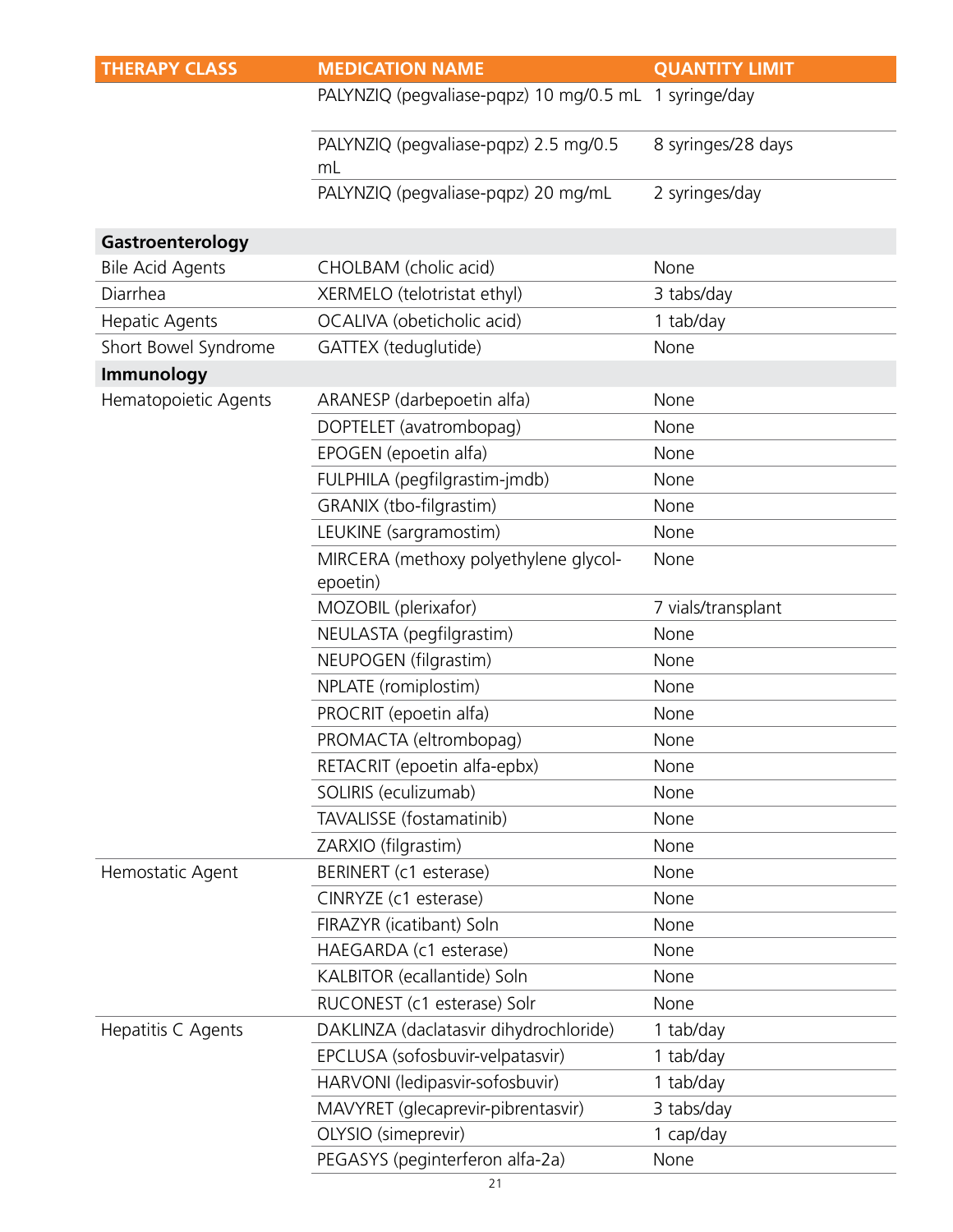| <b>THERAPY CLASS</b> | <b>MEDICATION NAME</b>                                        | <b>QUANTITY LIMIT</b> |
|----------------------|---------------------------------------------------------------|-----------------------|
|                      | PEG-INTRON (peginterferon alfa-2b)                            | None                  |
|                      | SOVALDI (sofosbuvir)                                          | 1 tab/day             |
|                      | TECHNIVIE (ombitasvir-paritaprevir-<br>ritonavir)             | 2 tabs/day            |
|                      | VIEKIRA PAK (dasabuvir-ombitasvir-<br>paritaprevir-ritonavir) | 4 tabs/day            |
|                      | VIEKIRA XR (dasabuvir-ombitasvir-<br>paritaprevir-ritonavir)  | 3 tabs/day            |
|                      | VOSEVI (sofosbuvir-velpatasivir)                              | 1 tab/day             |
|                      | ZEPATIER (elbasvir-grazoprevir)                               | 1 tab/day             |
| Immune Globulins     | BIVIGAM (immune globulin)                                     | None                  |
|                      | CARIMUNE (immune globulin)                                    | None                  |
|                      | CUVITRU (immune globulin)                                     | None                  |
|                      | CYTOGAM (cytomegalovirus immune<br>qlobulin)                  | None                  |
|                      | FLEBOGAMMA (immune globulin)                                  | None                  |
|                      | FLEBOGAMMA DIF (immune globulin)                              | None                  |
|                      | GAMASTAN (immune globulin)                                    | None                  |
|                      | GAMMAGARD (immune globulin)                                   | None                  |
|                      | GAMMAKED (immune globulin)                                    | None                  |
|                      | GAMMAPLEX (immune globulin)                                   | None                  |
|                      | GAMUNEX (immune globulin)                                     | None                  |
|                      | GAMUNEX-C (immune globulin)                                   | None                  |
|                      | HIZENTRA (immune globulin)                                    | None                  |
|                      | HYQVIA (hyaluron immune globulin)                             | None                  |
|                      | OCTAGAM (immune globulin)                                     | None                  |
|                      | PRIVIGEN (immune globulin)                                    | None                  |
| Immunomodulators     | ACTEMRA (tocilizumab) Sosy                                    | None                  |
|                      | CIMZIA (certolizumab)                                         | None                  |
|                      | COSENTYX (secukinumab)                                        | None                  |
|                      | <b>ENBREL</b> (etanercept)                                    | None                  |
|                      | ENTYVIO (vedolizumab)                                         | None                  |
|                      | HUMIRA (adalimumab)                                           | None                  |
|                      | ILUMYA (tildrakizumab-asmn)                                   | None                  |
|                      | INFLECTRA (infliximab)                                        | None                  |
|                      | KINERET (anakinra)                                            | None                  |
|                      | OLUMIANT (baricitinib)                                        | None                  |
|                      | ORENCIA (abatacept)                                           | None                  |
|                      | OTEZLA (apremilast)                                           | None                  |
|                      | REMICADE (infliximab)                                         | None                  |
|                      | RENFLEXIS (infliximab)                                        | None                  |
|                      | SILIQ (brodalumab) Sosy                                       | None                  |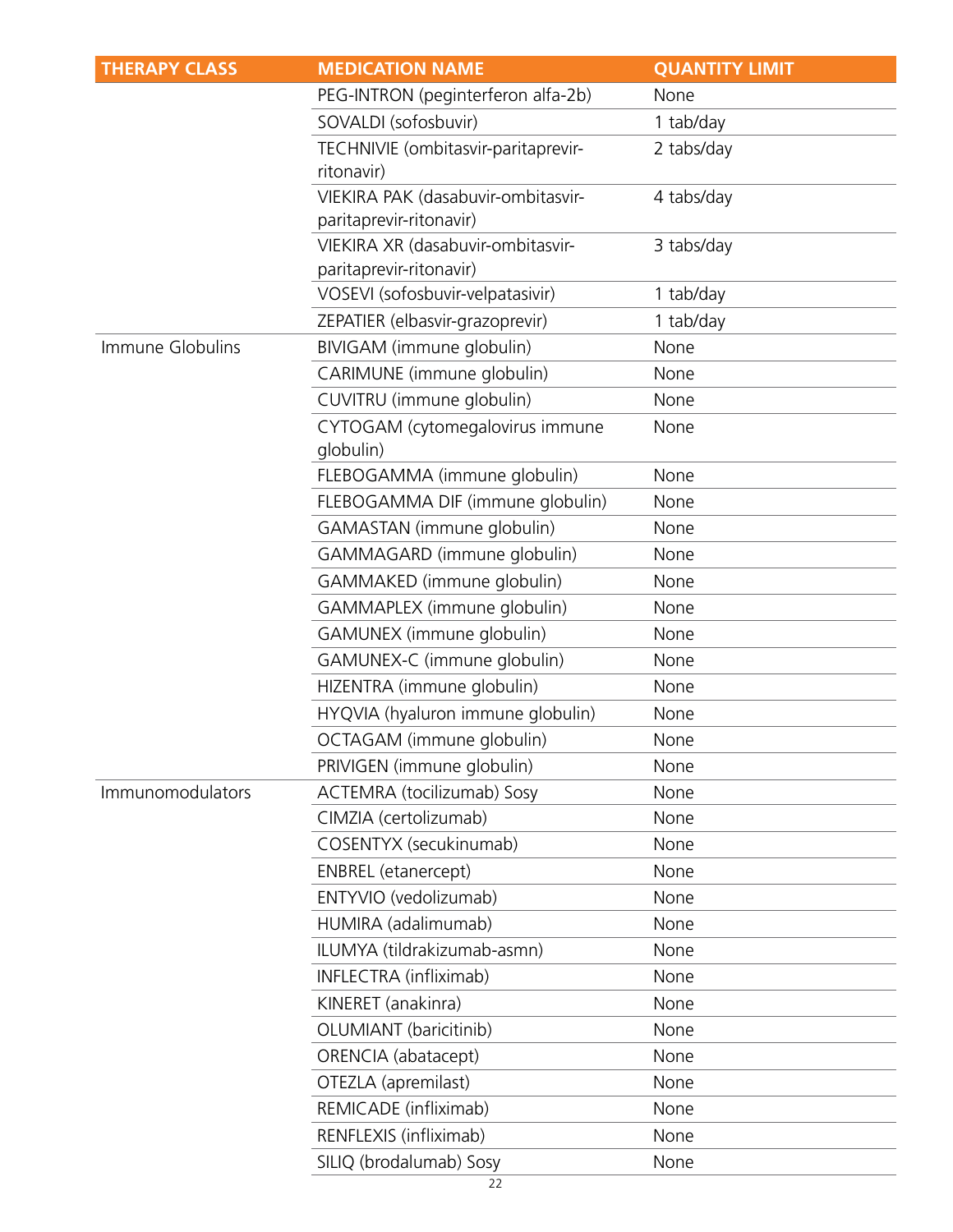| <b>THERAPY CLASS</b> | <b>MEDICATION NAME</b>                            | <b>QUANTITY LIMIT</b>      |
|----------------------|---------------------------------------------------|----------------------------|
|                      | SIMPONI (golimumab)                               | None                       |
|                      | SIMPONI ARIA (golimumab)                          | None                       |
|                      | STELARA (ustekinumab)                             | None                       |
|                      | TALTZ (ixekizumab)                                | None                       |
|                      | TREMFYA (guselkumab)                              | None                       |
|                      | XELJANZ (tofacitinib)                             | None                       |
|                      | XELJANZ XR (tofacitinib)                          | None                       |
| Interleukins         | ARCALYST (rilonacept)                             | None                       |
|                      | ILARIS (canakinumab)                              | 2 vials/4 weeks            |
| Miscellaneous        | ACTIMMUNE (interferon gamma-1b)                   | None                       |
|                      | BENLYSTA (belimumab)                              | None                       |
|                      | CRYSVITA (burosumab-twza)                         | None                       |
| Multiple Sclerosis   | AMPYRA (dalfampridine)                            | 2 tabs/day                 |
|                      | AUBAGIO (teriflunomide)                           | 1 tab/day                  |
|                      | AVONEX (interferon beta-1a)                       | 1 kit (4 syringes)/28 days |
|                      | BETASERON (interferon beta-1b)                    | 1 package/28 days          |
|                      | COPAXONE (glatiramer) SOSY 20 mg/ml               | 30 syringes/30 days        |
|                      | COPAXONE (glatiramer) SOSY 40 mg/ml               | 12 syringes/28 days        |
|                      | EXTAVIA (interferon beta-1b)                      | 1 package/28 days          |
|                      | GILENYA (fingolimod)                              | 1 cap/day                  |
|                      | GLATOPA (glatiramer) SOSY 20 mg/ml                | 30 syringes/30 days        |
|                      | LEMTRADA (alemtuzumab)                            | None                       |
|                      | NOVANTRONE (mitoxantrone)                         | None                       |
|                      | OCREVUS (ocrelizumab) Soln                        | 40 mL (4 vials)/365 days   |
|                      | PLEGRIDY (peginterferon beta)                     | 2 pens or syringes/28 days |
|                      | PLEGRIDY (peginterferon beta) Starter<br>Pack     | 1 starter pack/30 days     |
|                      | REBIF (interferon beta-1a)                        | 12 syringes/28 days        |
|                      | REBIF (interferon beta-1a) Starter Pack           | 1 starter pack/year        |
|                      | TECFIDERA (dimethyl fumarate)                     | 2 caps/day                 |
|                      | TECFIDERA (dimethyl fumarate) Starter<br>Pack     | 1 starter pack/year        |
|                      | TYSABRI (natalizumab)                             | 1 injection /28 days       |
| Transplant           | NULOJIX (belatacept)                              | None                       |
|                      | ZORTRESS (everolimus)                             | None                       |
| <b>Miscellaneous</b> |                                                   |                            |
| Amino Acid           | ENDARI (glutamine)                                | None                       |
| Collagenase          | XIAFLEX (collagenase clostridium<br>histolyticum) | None                       |
| Diagnostic           | THYROGEN (thyrotropin alfa)                       | None                       |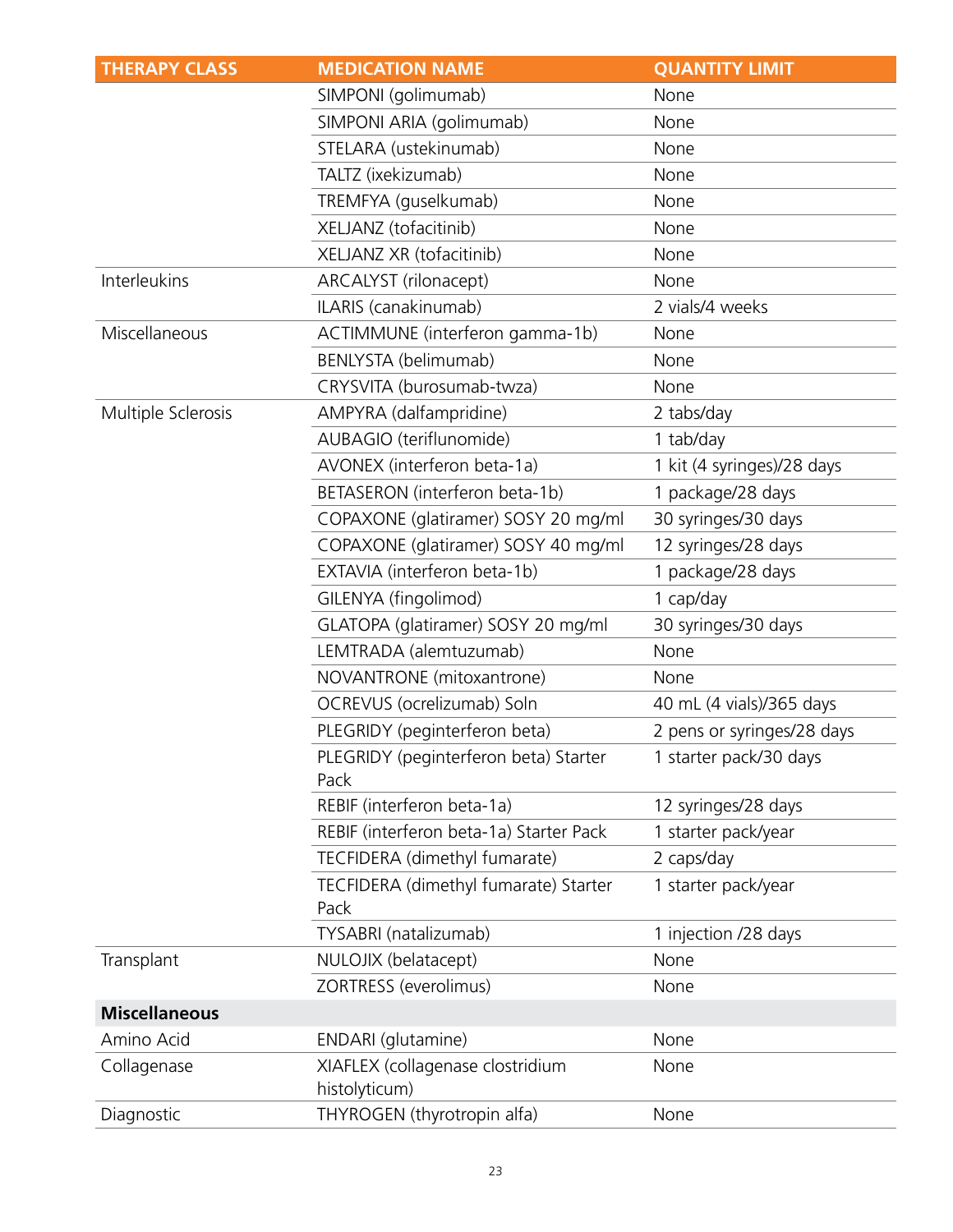| <b>THERAPY CLASS</b>                  | <b>MEDICATION NAME</b>                                   | <b>QUANTITY LIMIT</b> |
|---------------------------------------|----------------------------------------------------------|-----------------------|
| Movement Disorder<br>Agents           | AUSTEDO (deutetrabenazine)                               | 4 tabs/day            |
|                                       | XENAZINE (tetrabenazine)                                 | None                  |
| Musculoskeletal Agents                | SPINRAZA (nusinersen) Soln                               | None                  |
| Toxicology                            | CUPRIMINE (penicillamine)                                | None                  |
|                                       | SYPRINE (trientine)                                      | None                  |
| Viscosupplements                      | DUROLANE (sodium hyaluronate)                            | None                  |
|                                       | EUFLEXXA (sodium hyaluronate)                            | None                  |
|                                       | GEL-ONE (sodium hyaluronate)                             | None                  |
|                                       | GELSYN-3 (sodium hyaluronate)                            | None                  |
|                                       | GENVISC 850 (sodium hyaluronate)                         | None                  |
|                                       | HYALGAN (sodium hyaluronate)                             | None                  |
|                                       | HYMOVIS (sodium hyaluronate)                             | None                  |
|                                       | MONOVISC (hyaluronan)                                    | None                  |
|                                       | ORTHOVISC (sodium hyaluronate)                           | None                  |
|                                       | SUPARTZ FX (sodium hyaluronate)                          | None                  |
|                                       | SYNVISC (sodium hyaluronate)                             | None                  |
|                                       | SYNVISC-ONE (sodium hyaluronate)                         | None                  |
|                                       | VISCO-3 (sodium hyaluronate)                             | None                  |
| <b>Obstetrics &amp;</b><br>Gynecology |                                                          |                       |
| Fertility Agents                      | <b>BRAVELLE</b> (urofollitropin)                         | None                  |
|                                       | CETROTIDE (cetrorelix)                                   | None                  |
|                                       | chorionic gonadotropin                                   | None                  |
|                                       | FOLLISTIM AQ (follitropin beta)                          | None                  |
| <b>Fertility Agents</b>               | ganirelix acetate                                        | None                  |
|                                       | GONAL-F (follitropin alfa) 450 IU                        | None                  |
|                                       | GONAL-F RFF (follitropin alfa) Pens 300 IU               | None                  |
|                                       | GONAL-F RFF REDIINJECT (follitropin alfa)<br>Soln 900 IU | None                  |
|                                       | MENOPUR (menotropins)                                    | None                  |
|                                       | NOVAREL (chorionic gonadotropin)                         | None                  |
|                                       | PREGNYL (chorionic gonadotropin)                         | None                  |
|                                       | REPRONEX (menotropins)                                   | None                  |
| Hormone Replacement                   | hydroxyprogesterone caproate                             | None                  |
|                                       | MAKENA (hydroxyprogesterone caproate)                    | None                  |
| <b>Oncology (Injectable)</b>          |                                                          |                       |
| Antifolate                            | FOLOTYN (pralatrexate) Soln                              | None                  |
|                                       | TECENTRIQ (atezolizumab) Soln                            | None                  |
| Antimicrotubular                      | HALAVEN (eribulin)                                       | None                  |
|                                       | JEVTANA (cabazitaxel)                                    | None                  |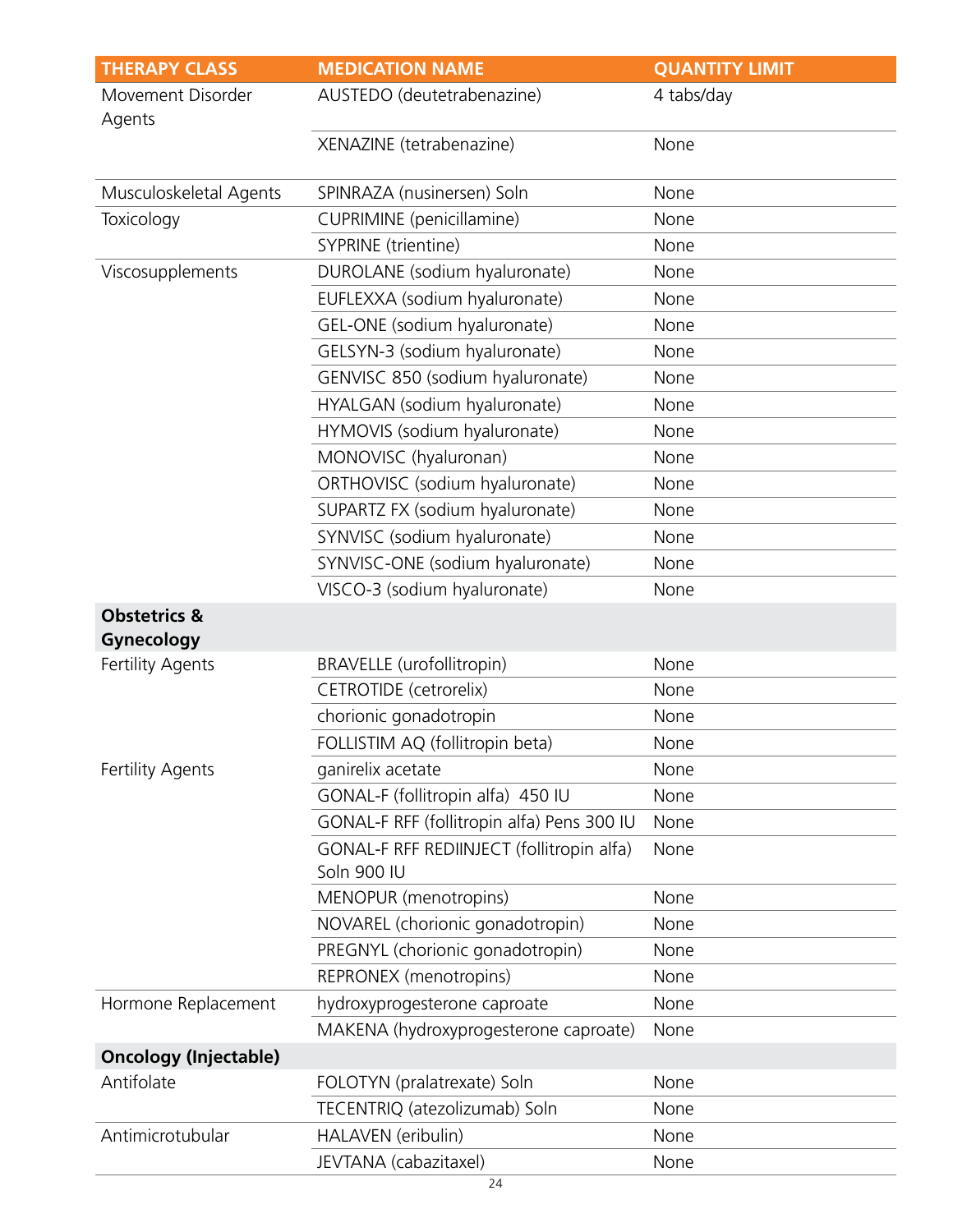| <b>THERAPY CLASS</b>                      | <b>MEDICATION NAME</b>                       | <b>QUANTITY LIMIT</b> |
|-------------------------------------------|----------------------------------------------|-----------------------|
| <b>CAR-T Therapy</b>                      | KYMRIAH (tisagenlecleucel)                   | None                  |
|                                           | YESCARTA (axicabtagene ciloleucel)           | None                  |
| Interferons                               | INTRON A (interferon alfa-2b)                | None                  |
|                                           | SYLATRON (peginterferon alfa-2b)             | None                  |
| Kinase and Molecular<br>Target Inhibitors | ALIQOPA (copanlisib)                         | None                  |
|                                           | KYPROLIS (carfilzomib)                       | None                  |
|                                           | PORTRAZZA (necitumumab) Soln                 | 2 vials/21 days       |
|                                           | VELCADE (bortezomib)                         | None                  |
|                                           | ZALTRAP (ziv-aflibercept)                    | None                  |
| Miscellaneous                             | BELEODAQ (belinostat)                        | None                  |
|                                           | DACOGEN (decitabine)                         | None                  |
|                                           | ISTODAX (romidepsin)                         | None                  |
|                                           | SYNRIBO (omacetaxine)                        | None                  |
|                                           | VYXEOS (daunorubicin-cytarabine)             | None                  |
| Monoclonal Antibody                       | ADCETRIS (brentuximab)                       | None                  |
|                                           | ARZERRA (ofatumumab)                         | None                  |
|                                           | BAVENCIO (avelumab) Soln                     | None                  |
|                                           | BESPONSA (inotuzumab)                        | None                  |
|                                           | BLINCYTO (blinatumomab)                      | None                  |
|                                           | CYRAMZA (ramucirumab)                        | None                  |
|                                           | DARZALEX (daratumumab) Soln                  | None                  |
|                                           | EMPLICITI (elotuzumab) Solr                  | None                  |
|                                           | ERBITUX (cetuximab) Soln                     | None                  |
|                                           | GAZYVA (obinutuzumab)                        | None                  |
|                                           | HERCEPTIN (trastuzumab)                      | None                  |
|                                           | IMFINZI (durvalumab) Soln                    | None                  |
|                                           | KADCYLA (ado-trastuzumab emtansine)          | None                  |
|                                           | KEVZARA (sarilumab)                          | None                  |
|                                           | KEYTRUDA (pembrolizumab)                     | None                  |
|                                           | LARTRUVO (olaratumab)                        | None                  |
|                                           | MYLOTARG (gemtuzumab)                        | None                  |
|                                           | OPDIVO (nivolumab)                           | None                  |
|                                           | PERJETA (pertuzumab)                         | None                  |
|                                           | RITUXAN (rituximab)                          | None                  |
|                                           | RITUXAN HYCELA (rituximab-<br>hyaluronidase) | None                  |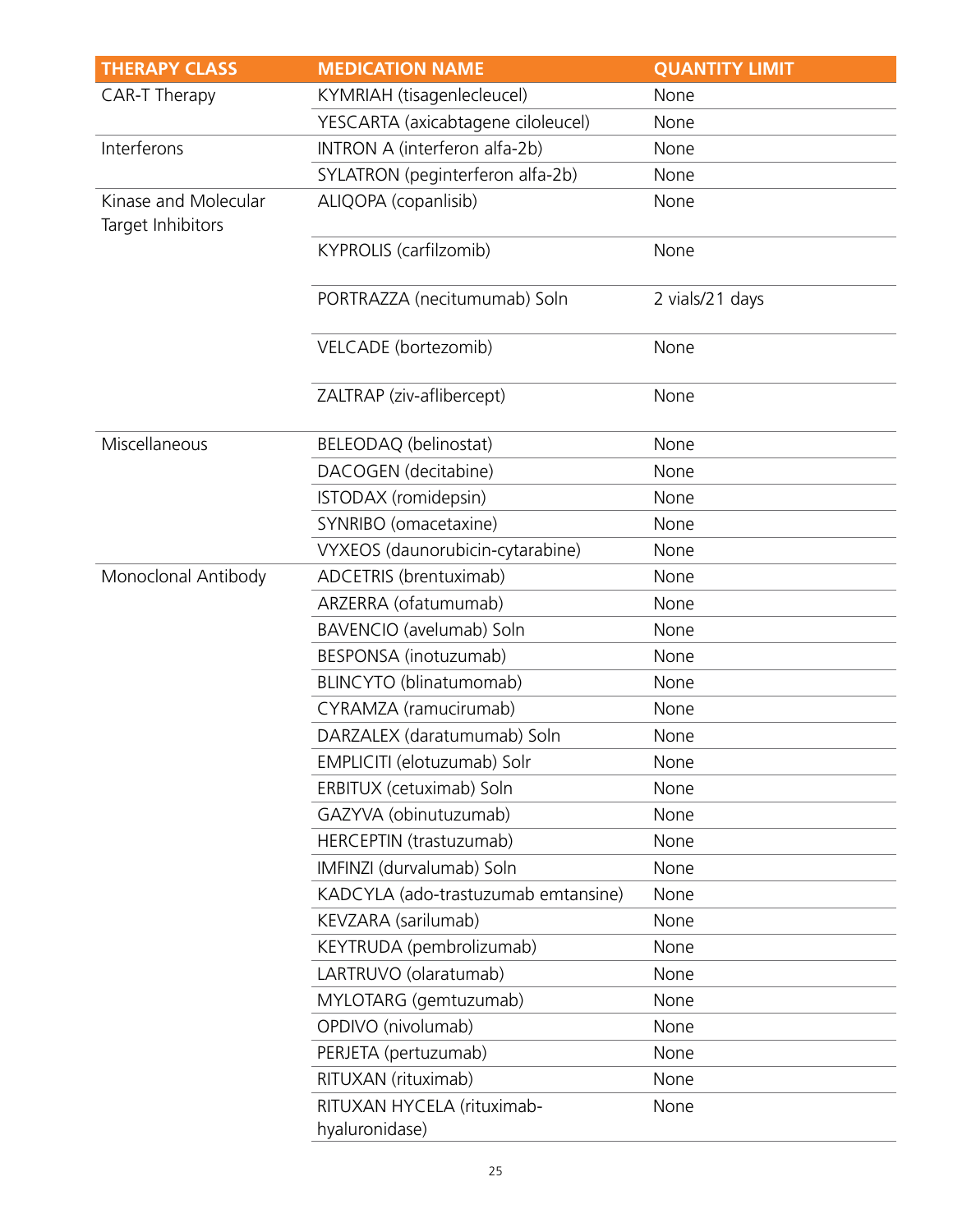| <b>THERAPY CLASS</b>                      | <b>MEDICATION NAME</b>              | <b>QUANTITY LIMIT</b> |
|-------------------------------------------|-------------------------------------|-----------------------|
|                                           | SYLVANT (siltuximab)                | None                  |
|                                           | UNITUXIN (dinutuximab)              | None                  |
|                                           | XGEVA (denosumab)                   | None                  |
|                                           | YERVOY (ipilimumab)                 | None                  |
| <b>Oncology (Oral)</b>                    |                                     |                       |
| Alkylating Agents                         | TEMODAR (temozolomide)              | None                  |
| Antiandrogen                              | ERLEADA (apalutamide)               | 4 tabs/day            |
|                                           | XTANDI (enzalutamide)               | None                  |
|                                           | YONSA (abiraterone)                 | 4 tabs/day            |
|                                           | ZYTIGA (abiraterone)                | None                  |
| Kinase and Molecular<br>Target Inhibitors | AFINITOR (everolimus)               | 1 tab/day             |
|                                           | AFINITOR DISPERZ (everolimus)       | None                  |
|                                           | ALECENSA (alectinib)                | 8 caps/day            |
|                                           | ALUNBRIG (brigatinib) 30 mg         | 4 tabs/day            |
|                                           | ALUNBRIG (brigatinib) 90 mg, 180 mg | 1 tab/day             |
|                                           | ALUNBRIG (brigatinib) Pack          | 1 pack/year           |
|                                           | <b>BOSULIF (bosutinib)</b>          | None                  |
|                                           | BRAFTOVI (encorafenib)              | None                  |
|                                           | CABOMETYX (cabozantinib s-malate)   | None                  |
|                                           | CALQUENCE (acalabrutinib)           | 2 caps/day            |
|                                           | CAPRELSA (vandetanib) 100 mg        | 2 tabs/day            |
|                                           | CAPRELSA (vandetanib) 300 mg        | None                  |
|                                           | COMETRIQ (carbozantinib)            | None                  |
|                                           | COTELLIC (cobimetnib)               | None                  |
|                                           | ERIVEDGE (vismodegib)               | None                  |
|                                           | FARYDAK (panobinostat)              | None                  |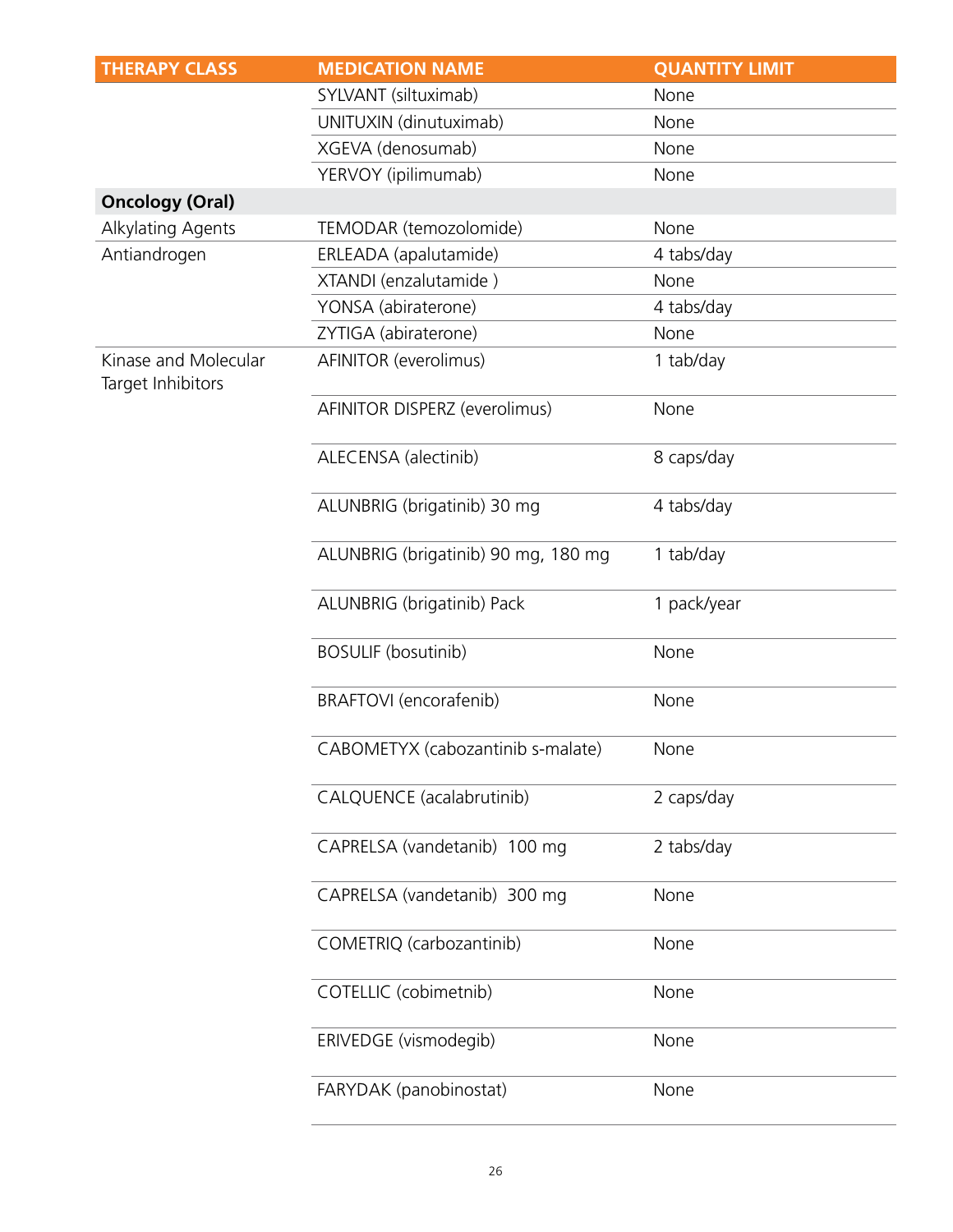| <b>THERAPY CLASS</b> | <b>MEDICATION NAME</b>     | <b>QUANTITY LIMIT</b> |
|----------------------|----------------------------|-----------------------|
|                      | GILOTRIF (afatinib)        | 1 tab/day             |
|                      | GLEEVEC (imatinib)         | None                  |
|                      | IBRANCE (palbociclib)      | None                  |
|                      | ICLUSIG (ponatinib) 15 mg  | 2 tabs/day            |
|                      | ICLUSIG (ponatinib) 45 mg  | None                  |
|                      | IDHIFA (enasidenib)        | 1 tab/day             |
|                      | IMBRUVICA (ibrutinib)      | None                  |
|                      | <b>INLYTA</b> (axitinib)   | None                  |
|                      | IRESSA (gefitinib)         | None                  |
|                      | JAKAFI (ruxolitinib)       | None                  |
|                      | JAKAFI (ruxolitinib) 10 mg | 2 tabs/day            |
|                      | LENVIMA (lenvatinib)       | None                  |
|                      | LYNPARZA (olaparib)        | None                  |
|                      | MEKINIST (trametinib)      | None                  |
|                      | MEKTOVI (binimetinib)      | None                  |
|                      | NERLYNX (neratinib)        | 6 tabs/day            |
|                      | NEXAVAR (sorafenib)        | None                  |
|                      | NINLARO (ixazomib)         | 3 caps/28 days        |
|                      | ODOMZO (sonidegib)         | None                  |
|                      | RYDAPT (midostaurin)       | 8 tabs/day            |
|                      | SPRYCEL (dasatinib)        | None                  |
|                      |                            |                       |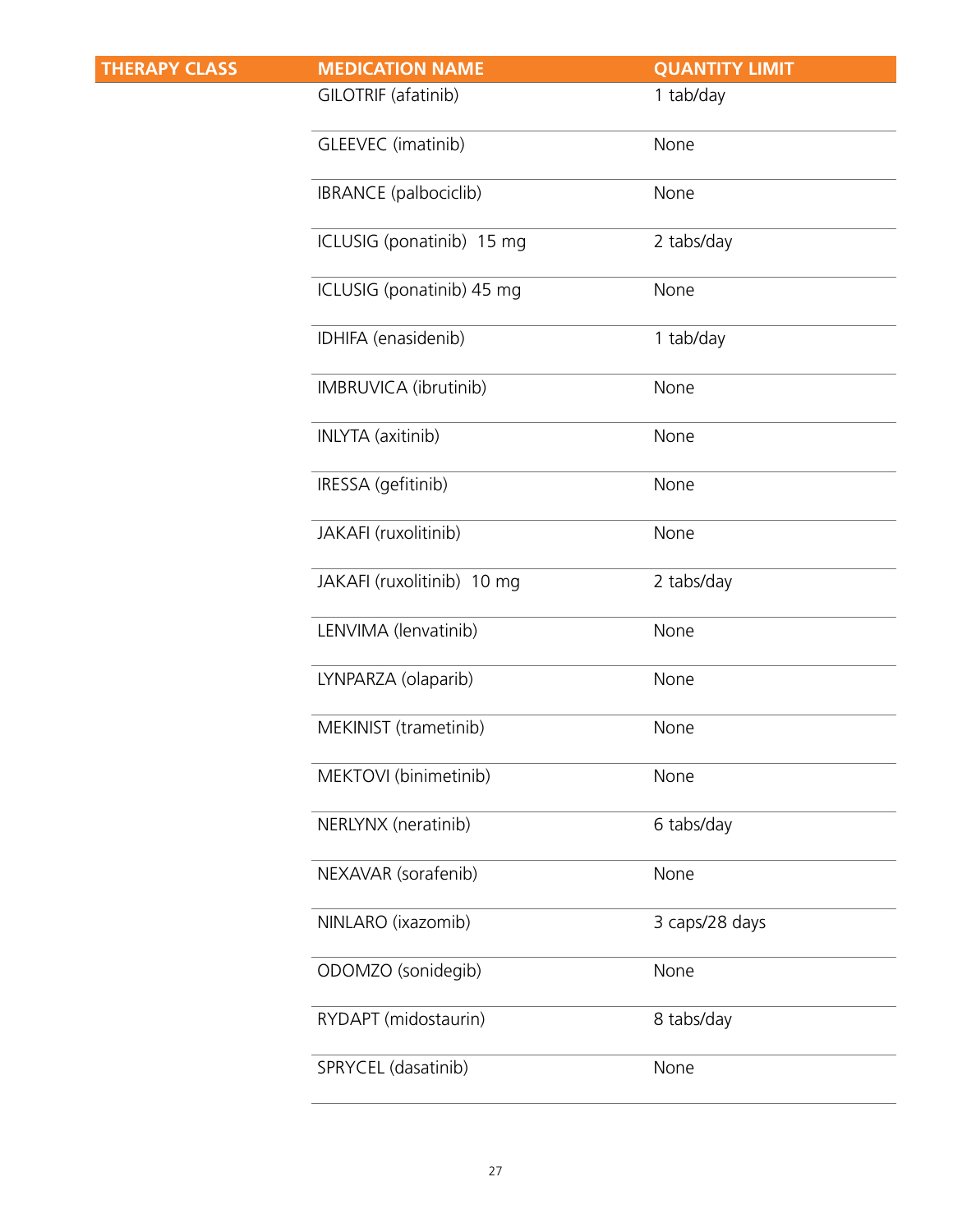| <b>THERAPY CLASS</b> | <b>MEDICATION NAME</b>                         | <b>QUANTITY LIMIT</b> |
|----------------------|------------------------------------------------|-----------------------|
|                      | STIVARGA (regorafenib)                         | None                  |
|                      | SUTENT (sunitinib)                             | None                  |
|                      | TAFINLAR (dabrafenib)                          | None                  |
|                      | TAGRISSO (osimertinib)                         | 1 tab/day             |
|                      | TARCEVA (erlotinib) 100 mg, 150 mg             | 1 tab/day             |
|                      | TARCEVA (erlotinib) 25 mg                      | 3 tabs/day            |
|                      | TASIGNA (nilotinib)                            | None                  |
|                      | TIBSOVO (ivosidenib)                           | None                  |
|                      | TYKERB (lapatinib)                             | None                  |
|                      | VENCLEXTA (venetoclax)                         | None                  |
|                      | VERZENIO (abemaciclib)                         | 2 tabs/day            |
|                      | VOTRIENT (pazopanib)                           | None                  |
|                      | XALKORI (crizotinib)                           | None                  |
|                      | ZEJULA (niraparib tosylate)                    | 3 caps/day            |
|                      | ZELBORAF (vemurafenib)                         | None                  |
|                      | ZYDELIG (idelalisib)                           | None                  |
|                      | ZYKADIA (ceritinib)                            | None                  |
| Miscellaneous        | KISQALI (ribociclib) Tabs                      | 63 tabs/28 days       |
|                      | KISQALI FEMARA DOSE (ribociclib                | 91 tabs/28 days       |
|                      | succinate-letrozole) Pack                      |                       |
|                      | LONSURF (trifluridine-tipiracil) 15-6.14<br>MG | 100 tabs/28 days      |
|                      | LONSURF (trifluridine-tipiracil) 20-8.19<br>MG | 80 tabs/28 days       |
|                      | RUBRACA (rucaparib camsylate)                  | 4 tabs/day            |
|                      | TARGRETIN (bexarotene) caps                    | None                  |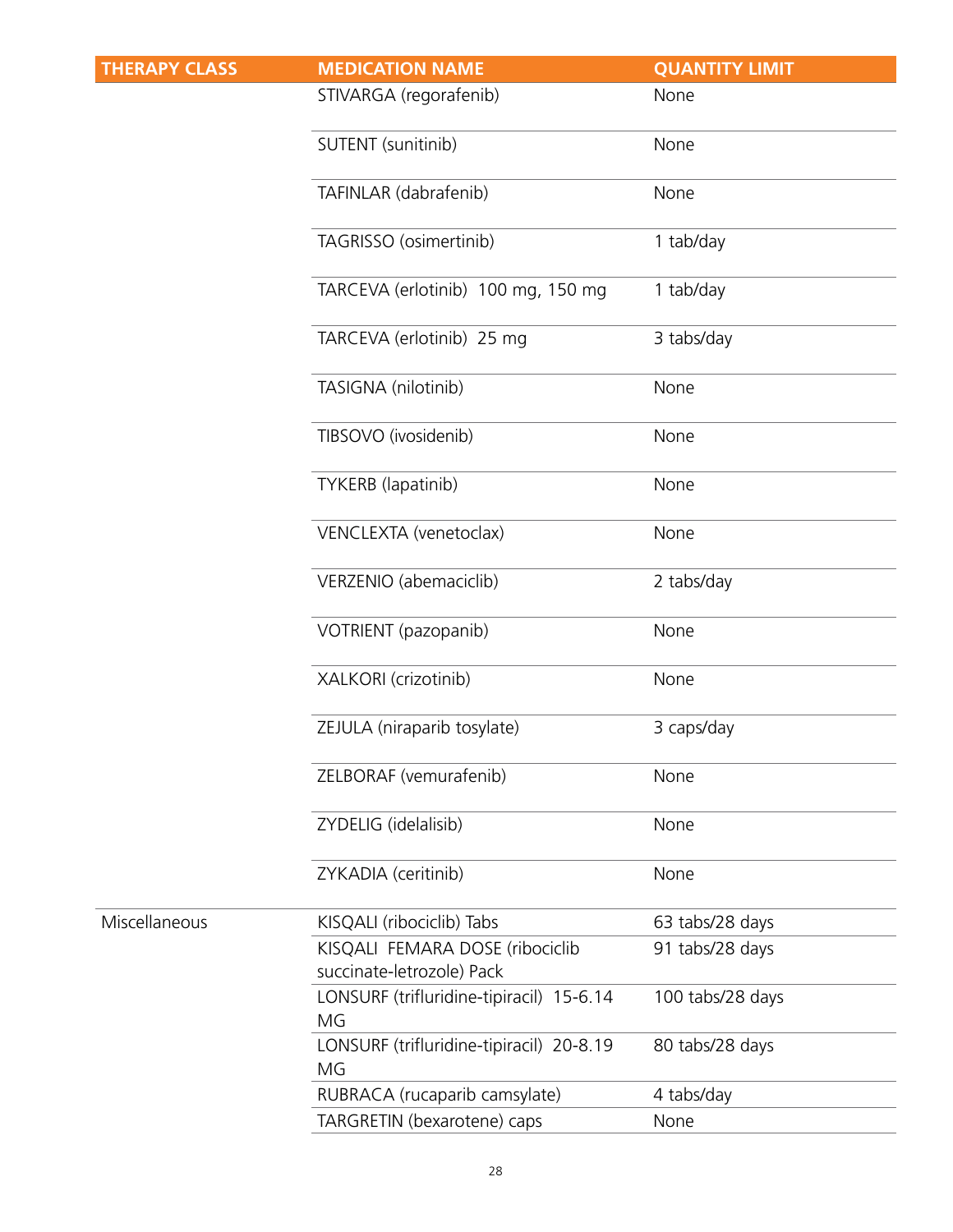| <b>THERAPY CLASS</b>                  | <b>MEDICATION NAME</b>                 | <b>QUANTITY LIMIT</b> |
|---------------------------------------|----------------------------------------|-----------------------|
|                                       | XELODA (capecitabine)                  | None                  |
|                                       | ZOLINZA (vorinostat)                   | None                  |
| Thalidomide-related<br>Agents         | POMALYST (pomalidomide)                | None                  |
|                                       | REVLIMID (lenalidomide)                | None                  |
|                                       | THALOMID (thalidomide)                 | None                  |
| Ophthalmology                         |                                        |                       |
| Miscellaneous                         | LUXTURNA (voretigene neparvovec-rzyl)  | None                  |
| <b>Respiratory</b>                    |                                        |                       |
| Asthma/COPD                           | CINQAIR (reslizumab) Soln              | None                  |
|                                       | FASENRA (benralizumab)                 | None                  |
|                                       | NUCALA (mepolizumab)                   | 1 vial/28 days        |
|                                       | XOLAIR (omalizumab)                    | None                  |
| Cystic fibrosis                       | CAYSTON (aztreonam)                    | None                  |
|                                       | KALYDECO (ivacaftor)                   | None                  |
|                                       | ORKAMBI (lumacaftor-ivacaftor)         | 4 tabs/day            |
|                                       | ORKAMBI (lumacaftor-ivacaftor) packets | 2 packets/day         |
|                                       | PULMOZYME (dornase alfa)               | None                  |
| Pulmonary Fibrosis                    | ESBRIET (pirfenidone)                  | None                  |
|                                       | OFEV (nintedanib)                      | None                  |
| Respiratory Syncytial Virus<br>Agents | SYNAGIS (palivizumab)                  | None                  |

**PLEASE NOTE:** This drug list may have regular updates and may not include all medications. Drugs in this list include brand and generic and include all dosage types unless noted. If a new drug is approved and falls into one of the targeted PA categories, the new drug may be automatically added to this list.